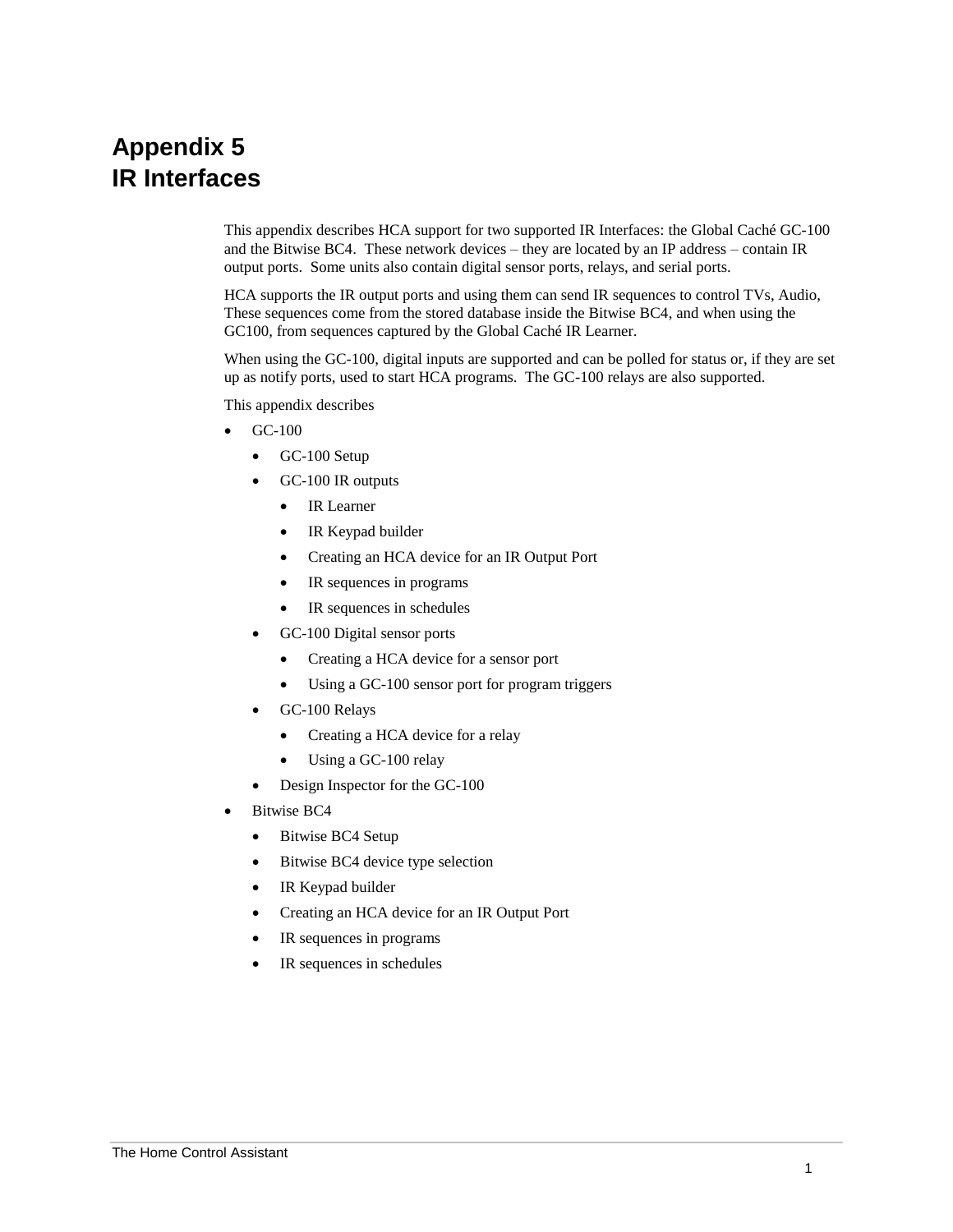## **GC100- Setup**

| <b>Global Cache Setup Properties</b>                                    | $\mathbf{x}$ |
|-------------------------------------------------------------------------|--------------|
| GC-100 Unit 1   GC-100 Unit 2   GC-100 Unit 3   GC-100 Unit 4   Keypads |              |
|                                                                         |              |
| $\nabla$ Enable GC-100                                                  |              |
| Name: Office                                                            |              |
|                                                                         |              |
| IP Address: 169 . 254 . 180 . 101<br>Connect                            |              |
| Module<br>Unit<br>Type<br>Setup<br>Current State                        |              |
|                                                                         |              |
|                                                                         |              |
|                                                                         |              |
|                                                                         |              |
|                                                                         |              |
|                                                                         |              |
|                                                                         |              |
|                                                                         |              |
|                                                                         |              |
|                                                                         |              |
|                                                                         |              |
| Close<br>Cancel                                                         |              |

To set up the GC-100, press the *GC-Setup* button in the ribbon *Interfaces* menu and select *Configure* from the menu.

HCA can utilize up to four GC-100s. The first 4 tabs of this dialog are for configuration of them. Each tab contains:

- Checkbox to enable or disable use of this GC\_100
- Name of the GC-100. In other areas of HCA, you refer to the different GC-100s that you have configured by this name
- The IP address of the unit. The GC-100 has many different mechanisms for determining an IP address. HCA supports only a static IP address. This IP address is set using the software available from Global Caché or the internal web server configuration pages in the GC-100.
- A display of how the various ports are configured.

After entering the name and IP address, press the connect button. The configuration of the GC-100 displays: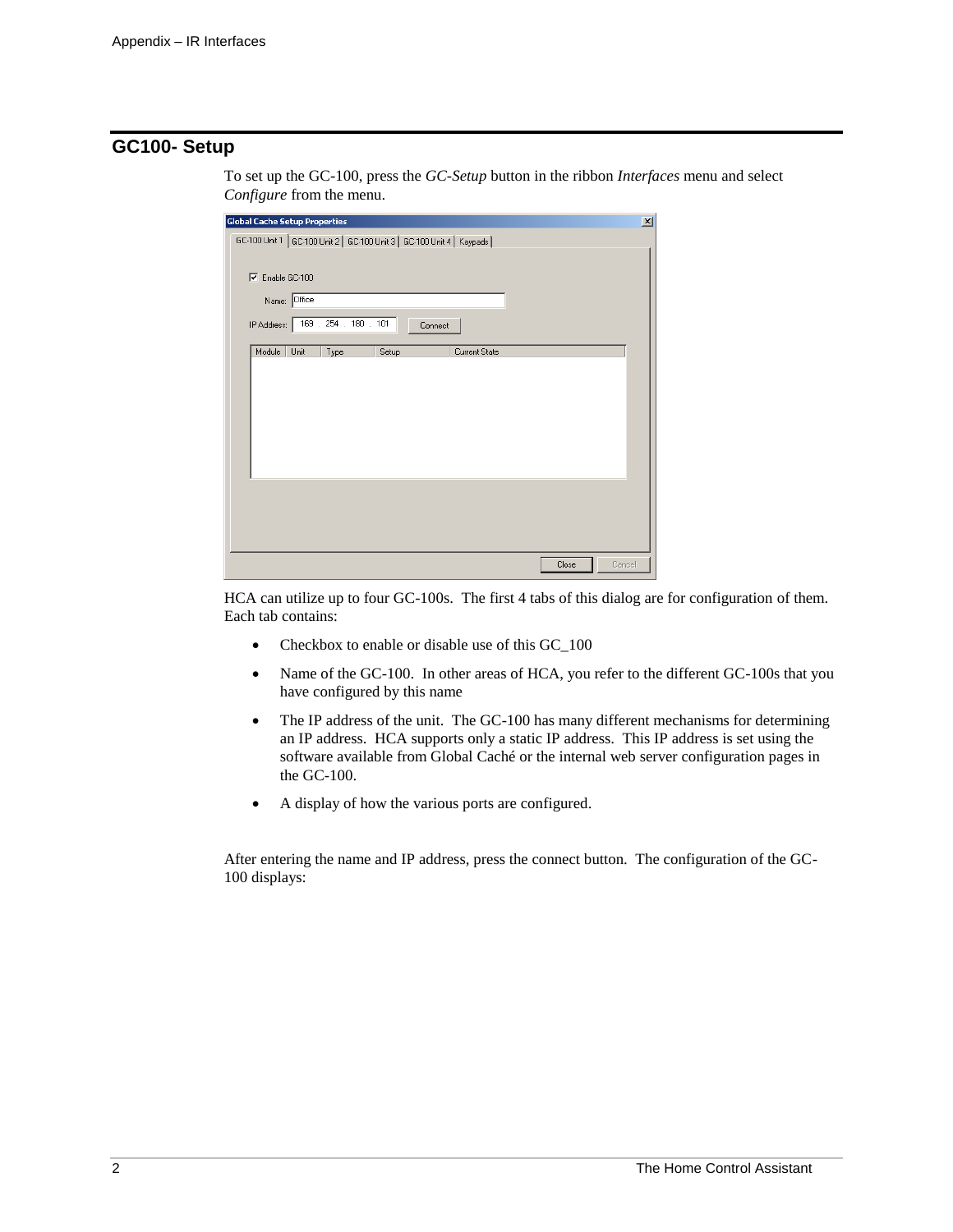| <b>Global Cache Setup Properties</b> |                      |                       |                                                                   |                 |       | $\vert x \vert$ |
|--------------------------------------|----------------------|-----------------------|-------------------------------------------------------------------|-----------------|-------|-----------------|
|                                      |                      |                       | GC-100 Unit 1 GC-100 Unit 2 GC-100 Unit 3 GC-100 Unit 4   Keypads |                 |       |                 |
|                                      |                      |                       |                                                                   |                 |       |                 |
| Enable GC-100<br>⊽                   |                      |                       |                                                                   |                 |       |                 |
|                                      | Name: Living Room IR |                       |                                                                   |                 |       |                 |
| IP Address:                          |                      | 169 . 254 . 180 . 100 | Connect                                                           | Version: 3.0-12 |       |                 |
|                                      |                      |                       |                                                                   |                 |       |                 |
| Module                               | Unit                 | Type                  | Setup                                                             | Current State   |       |                 |
| 0                                    |                      | Network               |                                                                   |                 |       |                 |
| 1                                    |                      | Serial                |                                                                   |                 |       |                 |
| $\frac{2}{3}$                        |                      | Serial                |                                                                   |                 |       |                 |
| 3                                    | 1                    | Relay<br>Relay        |                                                                   | 0<br>0          |       |                 |
| 3                                    | $\frac{2}{3}$        | Relay                 |                                                                   | O               |       |                 |
| 4                                    | 1                    | IB.                   | IR Output                                                         |                 |       |                 |
| 4                                    | 2                    | IR.                   | IR Output                                                         |                 |       |                 |
| 4                                    | 3                    | IB.                   | IR Output                                                         |                 |       |                 |
| 5<br>5                               | 1                    | IB.<br>IR.            | Sensor<br>Sensor Notifu                                           | 1<br>1          |       |                 |
| 5                                    | 2<br>3               | IR.                   | IR Output                                                         |                 |       |                 |
|                                      |                      |                       |                                                                   |                 |       |                 |
|                                      |                      |                       |                                                                   |                 |       |                 |
|                                      |                      |                       |                                                                   |                 |       |                 |
|                                      |                      |                       |                                                                   |                 |       |                 |
|                                      |                      |                       |                                                                   |                 |       |                 |
|                                      |                      |                       |                                                                   |                 |       |                 |
|                                      |                      |                       |                                                                   |                 | Close | Cancel          |

Configuration of the ports is done using the software from Global Caché or the internal web pages of the GC-100. While HCA can read out the setup it does not provide facilities to configure the ports.

# IR Keypad builder

The next step in getting ready to use an IR Output Port is to create an IR keypad. The keypad is used to enter the sequences you want to send from programs and schedules.

Press the *GC-100 setup* button in the ribbon *Interfaces* category and select *Configure* from the menu. Then choose the *Global Cache keypads* tab.

| <b>Global Cache Setup Properties</b><br>$\vert x \vert$                                                                                                                                                                                                                      |
|------------------------------------------------------------------------------------------------------------------------------------------------------------------------------------------------------------------------------------------------------------------------------|
| GC-100 Unit 1   GC-100 Unit 2   GC-100 Unit 3   GC-100 Unit 4 Keypads                                                                                                                                                                                                        |
| The Global Cache IR interface contains a number of IR ports. Each port can be configured as an IR output or sensor<br>input. For IR output ports HCA must know the commands you want to send and how to send these commands.                                                 |
| The first step is to use the Global Cache IR Learner to build a file of commands and the IR sequences to send those<br>commands. The Global Cache IR Learner software does that.                                                                                             |
| Next you use this HCA tool to create a virtual keypad. This keypad is attached to the IR sequence definition file and<br>has a button for each command you want to send. This keypad is used to construct sequences in program<br>elements, schedule entries, and in the UI. |
| To begin the process of creating a new keypad press the New button.                                                                                                                                                                                                          |
|                                                                                                                                                                                                                                                                              |
| Definition File<br>Name                                                                                                                                                                                                                                                      |
|                                                                                                                                                                                                                                                                              |
|                                                                                                                                                                                                                                                                              |
|                                                                                                                                                                                                                                                                              |
|                                                                                                                                                                                                                                                                              |
|                                                                                                                                                                                                                                                                              |
| Modify<br>New<br>Delete                                                                                                                                                                                                                                                      |
| Close<br>Cancel                                                                                                                                                                                                                                                              |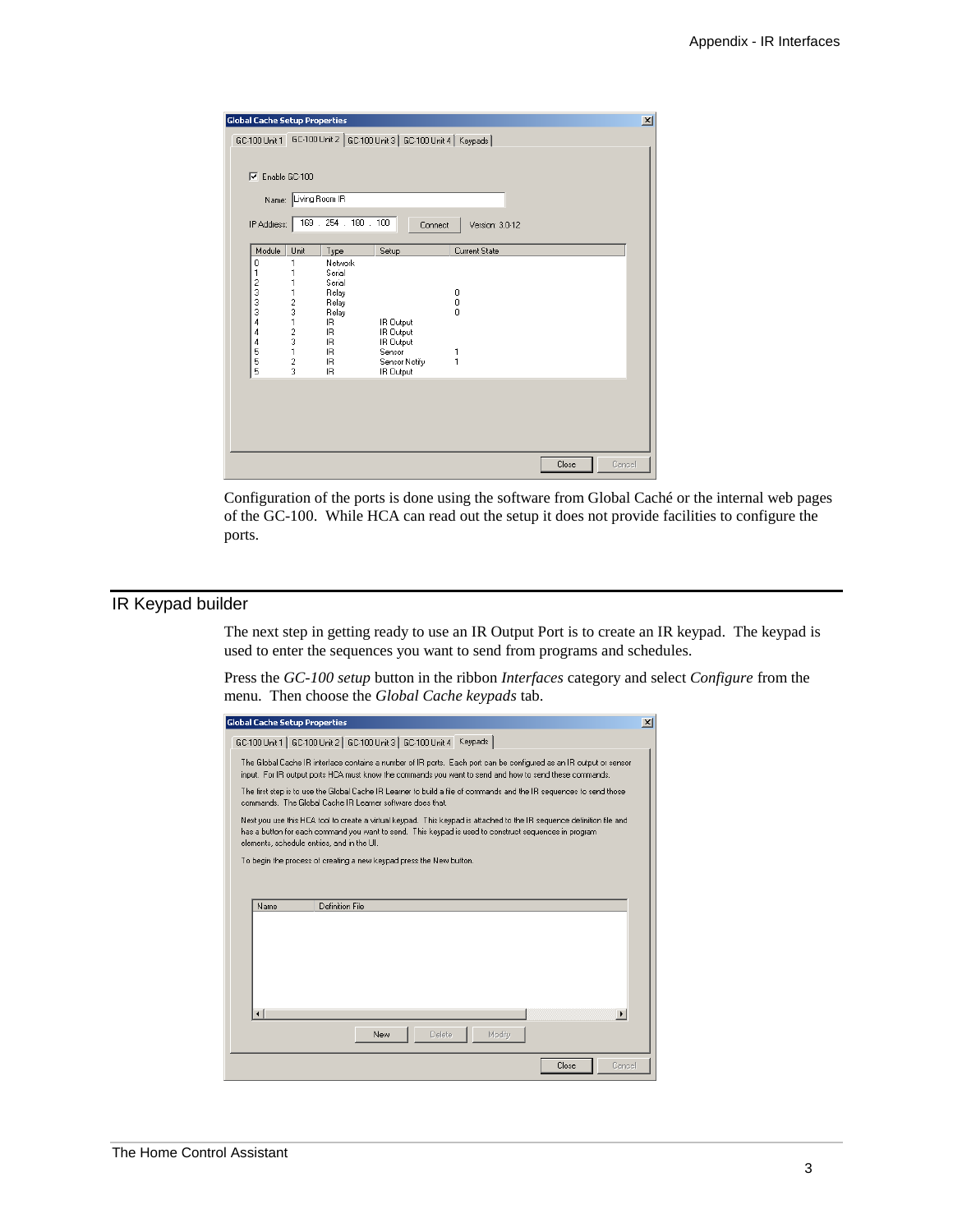| <b>IR Keypad Builder</b>                           |                                                                       |                            |                        | $\vert x \vert$ |
|----------------------------------------------------|-----------------------------------------------------------------------|----------------------------|------------------------|-----------------|
| Name: R Keypad                                     | Connect to Definition File                                            |                            |                        |                 |
|                                                    |                                                                       |                            |                        |                 |
|                                                    |                                                                       |                            |                        |                 |
|                                                    |                                                                       |                            |                        |                 |
|                                                    |                                                                       |                            |                        |                 |
|                                                    |                                                                       |                            |                        |                 |
| <b>HCA</b>                                         |                                                                       |                            | $\vert x \vert$        |                 |
|                                                    |                                                                       |                            |                        |                 |
| There may be a problem!<br>$\langle \cdot \rangle$ |                                                                       |                            |                        |                 |
|                                                    | There is no keypad definition file loaded for this keypad. Press the  |                            |                        |                 |
|                                                    | Connect to Definition File button and then browse for a file to load. |                            |                        |                 |
|                                                    | <b>lunderstand</b>                                                    |                            |                        |                 |
|                                                    |                                                                       | $C_{\perp}$ 1 cell         | C 5 cells              |                 |
|                                                    |                                                                       | $C$ 2 cells<br>$C$ 3 cells | C 6 cells<br>C 7 cells |                 |
|                                                    |                                                                       | $C$ 4 cells                | $C.8$ cells            |                 |
|                                                    |                                                                       |                            |                        |                 |
|                                                    |                                                                       |                            |                        |                 |
|                                                    |                                                                       |                            |                        |                 |
| Keypad Test<br>Send to: Living Room IR             | IR Port 1                                                             |                            | <b>OK</b>              |                 |

From the dialog you can create, delete, or edit IR keypads. To create a new Keypad press the New button.

As the popup message points out, the first action you need perform is to connect this keypad to a definition file. Pressing the *Connect to Definition File* button displays this dialog. Press the *Browse* button to locate the IR definition file you created with the IR Learner.

| Definition File:    | C:\Program Files\home control assistant\HCA Designs\Directv IR remote.csv     | <b>Browse for Definition File</b> |
|---------------------|-------------------------------------------------------------------------------|-----------------------------------|
| <b>Name</b>         | Definition                                                                    |                                   |
| <b>TV INPUT</b>     | 38000.1.1.230.45.46.46.23.23.23.45.23.45.46.23.23.45.23.23.46.46.23.768       |                                   |
| FORMAT              | 38000.1.1.230.45.46.45.23.22.23.46.46.45.23.22.46.45.45.23.23.46.23.768       |                                   |
| RECORD              | 39000.1.1.230.45.46.45.23.22.23.22.46.45.23.45.23.45.23.22.46.45.23.772       |                                   |
| STOP                | 38000.1.1.115.45.46.44.23.23.23.46.44.23.23.23.45.23.23.23.23.23.765          |                                   |
| SKIP BACK           | 38000.1.1.230.45.46.45.23.22.23.22.46.45.23.45.46.22.23.45.23.22.23.768       |                                   |
| 30 S SKIP AHEAD     | 38000.1.1.115.45.46.46.23.23.23.23.46.46.23.46.46.46.23.46.23.46.23.768       |                                   |
| <b>FAST FORWARD</b> | 38000,1,1,230,44,46,45,23,22,23,22,46,45,23,45,23,22,23,22,46,22,23,767       |                                   |
| <b>REWIND</b>       | 38000.1.1.230.45.46.45.23.22.23.22.46.45.23.22.46.45.23.22.46.23.23.768       |                                   |
| POWER               | 38000,1,1,230,45,46,45,23,23,23,23,23,45,23,23,23,23,23,45,23,45,23,768       |                                   |
| PLAY                | 38000.1.1.230.46.46.46.23.22.23.22.46.46.23.22.23.22.46.46.46.46.23.768       |                                   |
| <b>PALISE</b>       | 38000.1.1.230.46.46.46.23.22.23.22.46.46.23.22.46.22.23.22.23.46.23.768       |                                   |
| INFO.               | 39000.1.1.230.46.46.45.23.22.23.22.46.23.46.45.46.23.23.46.23.46.23.772       |                                   |
| MFNH                | 39000.1.1.230.45.46.45.23.22.23.22.46.22.23.22.23.22.46.22.46.22.46.22.23.772 |                                   |
| <b>BACK</b>         | 39000.1.1.230.46.46.45.23.22.23.22.46.23.23.46.46.45.23.22.23.22.23.772       |                                   |
| <b>BELLMMAN A</b>   |                                                                               |                                   |
|                     |                                                                               |                                   |

After the file is loaded, the key sequences display. Closing this dialog places you back in the Keypad Builder.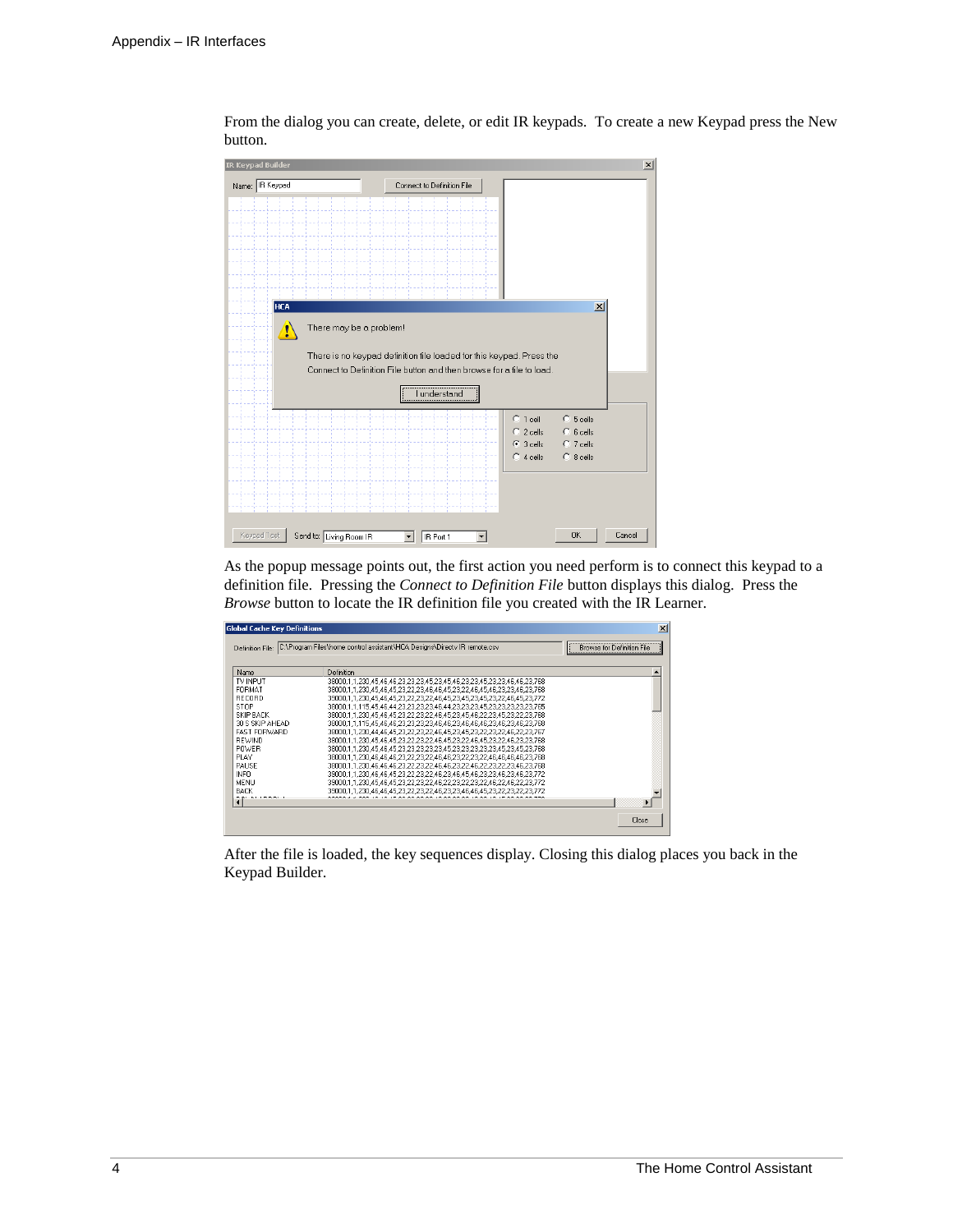

This dialog looks a bit like the Visual Programmer. On the canvas are placed the keypad buttons. In the upper right of the dialog is a list of all the IR keys from the definition file.

First, select a key that performs some action that you want. Then select the button size and press Add, or like the Visual Programmer, select the code in the list and drag it on to the canvas.

Once on the canvas you can then drag the buttons to whatever location you want. To change the label on the button or the button size, double click the button to open its properties.

| <b>Button Properties</b> |                   | $\times$ |
|--------------------------|-------------------|----------|
| For VOL UP key           |                   |          |
|                          |                   |          |
| Text: VOL +              |                   |          |
| <b>Button Size</b>       |                   |          |
| $\degree$ 1 cell         | $C_{5}$ 5 cells   |          |
|                          |                   |          |
| $\binom{2}{2}$ cells     | $\degree$ 6 cells |          |
| $C$ 3 cells              | $\Box$ 7 cells    |          |
| $C$ 4 cells              | C 8 cells         |          |
|                          |                   |          |
|                          |                   |          |
|                          | OK<br>Cancel      |          |
|                          |                   |          |

In the above example, several buttons have different names than listed in the keypad button list (Vol+ instead of Vol Up). This is because the name has been modified by opening the button properties and entering a new name.

When you have placed all the buttons you want on the keypad, you can test it using the *Keypad Test* button at the bottom of the keypad builder dialog. Before starting the test, select the GC-100 and port you want to use.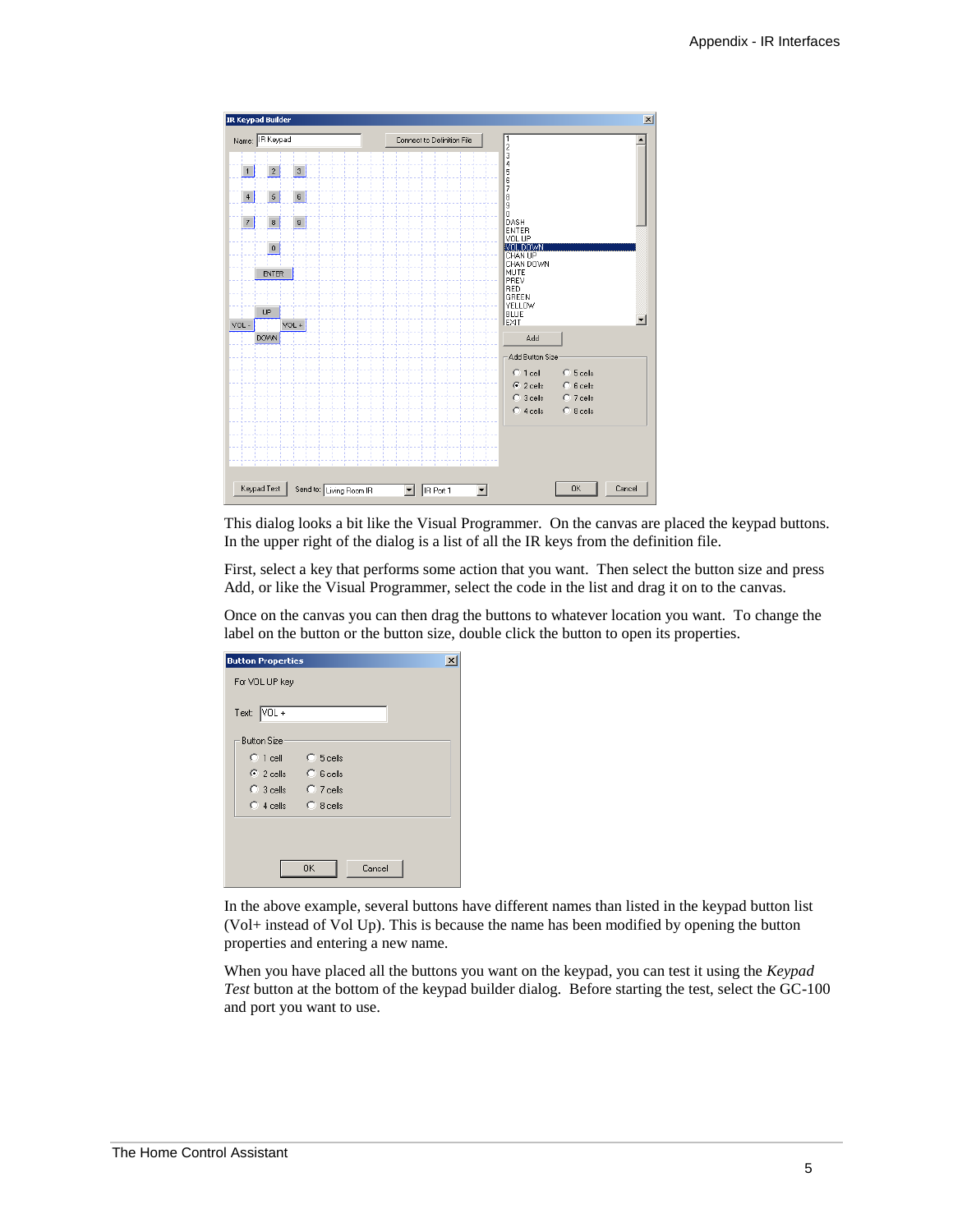

From the test keypad, pressing a button causes the IR sequence to be transmitted by the selected GC-100 out the selected port.

On HCA IR Keypads, any key sequence from the definition file that you didn't create a button for can still be sent using the dropdown and *Send* button at the bottom.

### Creating a HCA device for an IR Output Port

Now that the IR definition file has been created and associated with a keypad, you can create the HCA device to represent the IR output port. In step 3 of the New Device Wizard, select as the manufacturer *Global Caché* and type *GC-100 IR Output*.

|                                                          | New Device Wizard - Step 3 (Master Bedroom - Desk TV)                                                                                                                                            |                      |
|----------------------------------------------------------|--------------------------------------------------------------------------------------------------------------------------------------------------------------------------------------------------|----------------------|
|                                                          | What type of device are you creating? If the device is not listed select either a similar<br>device or generic device. You can always change the properties of the device<br>later if necessary. |                      |
|                                                          | Manufacturer                                                                                                                                                                                     |                      |
|                                                          | Global Caché                                                                                                                                                                                     | $\blacktriangledown$ |
|                                                          | Kind                                                                                                                                                                                             |                      |
|                                                          | All                                                                                                                                                                                              | $\blacktriangledown$ |
|                                                          |                                                                                                                                                                                                  |                      |
|                                                          | Model number and description<br>GC-100 IR Output                                                                                                                                                 |                      |
|                                                          |                                                                                                                                                                                                  |                      |
|                                                          |                                                                                                                                                                                                  |                      |
|                                                          |                                                                                                                                                                                                  |                      |
| $\overline{(\rightarrow \text{Next})}$<br>< <u>B</u> ack | Finish                                                                                                                                                                                           | Cancel               |
|                                                          |                                                                                                                                                                                                  |                      |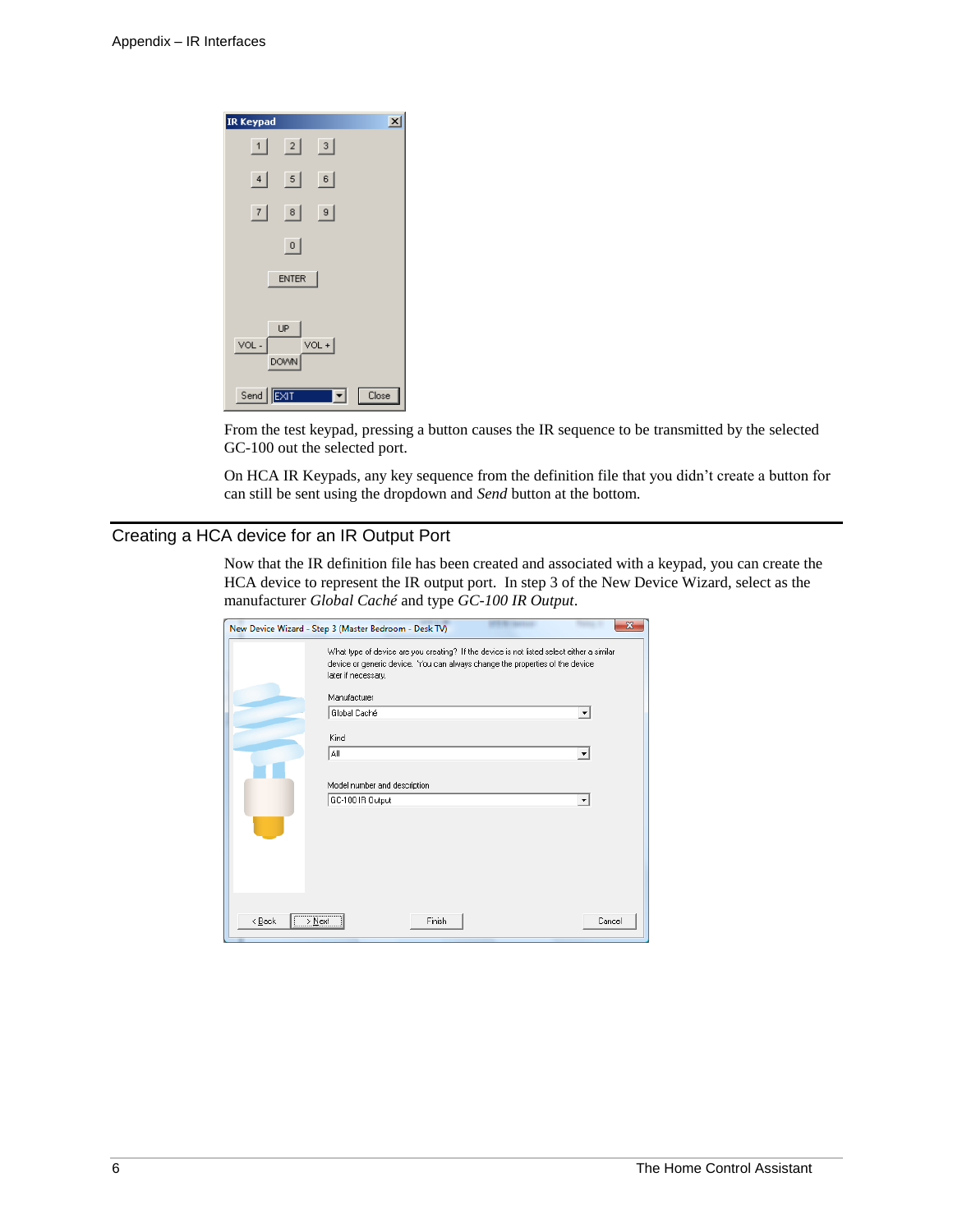| x<br>New Device Wizard - Step 4 of 7 (Master Bedroom - Desk TV)   |
|-------------------------------------------------------------------|
| What Global Cache unit and port is used for this IR output ?      |
| Global Cache Unit: Main Setup<br>▼                                |
| IR port used when sending commands:  1<br>÷                       |
| Use this keypad for sequence construction:<br>Master Bedroom<br>▼ |
|                                                                   |
|                                                                   |
|                                                                   |
|                                                                   |
|                                                                   |
| Finish<br>$\leq$ $\underline{B}$ ack<br>$>$ Next<br>Cancel        |

On step 4 the specifics of this port are configured.

You select:

- Which GC-100 unit and port this device represents. The GC-100 is selected by the name you entered when it was identified to HCA in the *IR – Global Caché GC-100 Setup* dialog.
- Which IR keypad to associate with this device. Keypads are selected by the name you used when you created it in the keypad builder.

The remainder of the New Device Wizard is the same as for all other devices.

- **Hint**: Remember that the ports on the back of the GC-100 can be configured as IR Outputs or sensor inputs. HCA doesn't have the ability to change their use – you must use the GC-100 software for this.
- **Hint**: The GC-100 ports are labeled on the back of the GC-100 starting at 1. HCA uses the same numbering.
- **Hint**: Rather than name the device with the GC-100 name and port number you may want to name the device with what it controls. For example, you may want to use Desk TV, Home DirecTV tuner, etc.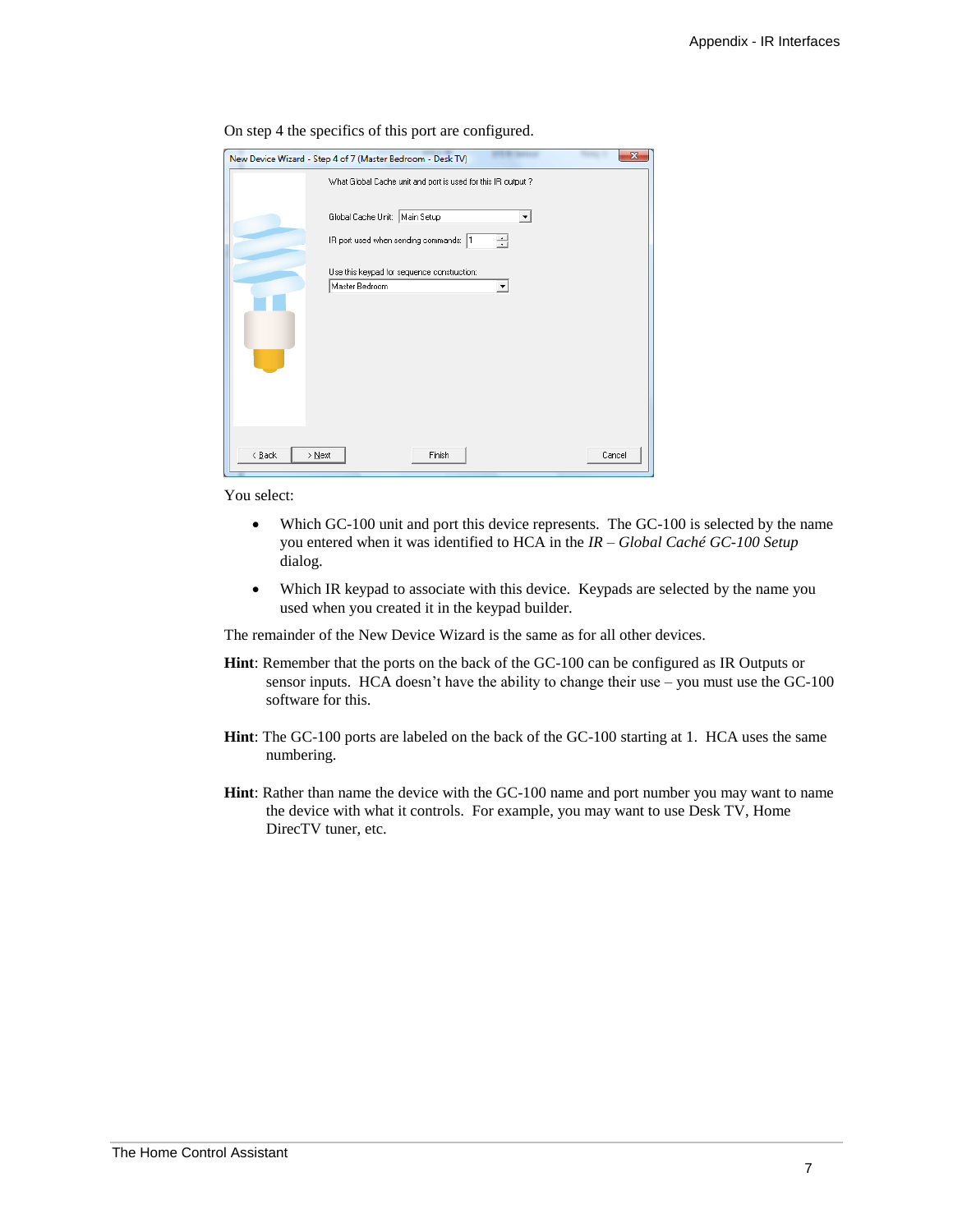## IR sequences in programs

| <b>IR Properties</b>                                                                                                            | $\vert x \vert$                       |
|---------------------------------------------------------------------------------------------------------------------------------|---------------------------------------|
|                                                                                                                                 | IR Keypad<br> 3 <br> 2 <br>1          |
| This element sends a series of IR commands to a<br>device. The appropriate IR port is selected<br>before any keycodes are sent. | $\vert 5 \vert$<br> 6 <br>4           |
| <b>IR Devices</b>                                                                                                               | 9<br> 8 <br> 7                        |
| Desk - Desk TV<br>▼<br>IR Sequence                                                                                              | 0 <br><b>ENTER</b>                    |
|                                                                                                                                 | UP<br>$VOL +$<br>VOL-<br><b>DOWN</b>  |
| Clear All<br>Delete Selected                                                                                                    |                                       |
| milliseconds delay between each cmd<br>싂<br>١o                                                                                  |                                       |
| <b>OK</b><br>Cancel                                                                                                             | 30 S SKIP AHEAD<br>Send <sup>[]</sup> |

Now that all the setup steps are complete you can finally use the IR port in a program. The IR element is used for this:

Use the keypad to enter the sequence you want to transmit.

| <b>IR Properties</b>                                                                                                            | $\vert x \vert$                                      |
|---------------------------------------------------------------------------------------------------------------------------------|------------------------------------------------------|
|                                                                                                                                 | IR Keypad<br> 2 <br> 3 <br>1 <sup>1</sup>            |
| This element sends a series of IR commands to a<br>device. The appropriate IR port is selected<br>before any keycodes are sent. | 5<br> 6 <br>4                                        |
| <b>IR Devices</b>                                                                                                               | 7 <br> 8 <br>-9                                      |
| Desk - Desk TV<br>▼                                                                                                             | 0                                                    |
| IR Sequence<br><b>POWER</b><br>!… 2<br>$-5$<br>$-$ ENTER<br>– VOL UP<br>l… VOL UP<br>ill VOL UP                                 | <b>ENTER</b><br>UP<br>$VOL +$<br>VOL-<br><b>DOWN</b> |
| Clear All<br>Delete Selected                                                                                                    |                                                      |
| milliseconds delay between each cmd<br>÷<br>0                                                                                   |                                                      |
| OK.<br>Cancel                                                                                                                   | [Send]<br>POWER                                      |

If you want to delete some keys in the sequence, select and use the *Delete Selected* Button. New entries are always inserted after the selected item so it is easy to enter missed keys in the middle of a sequence.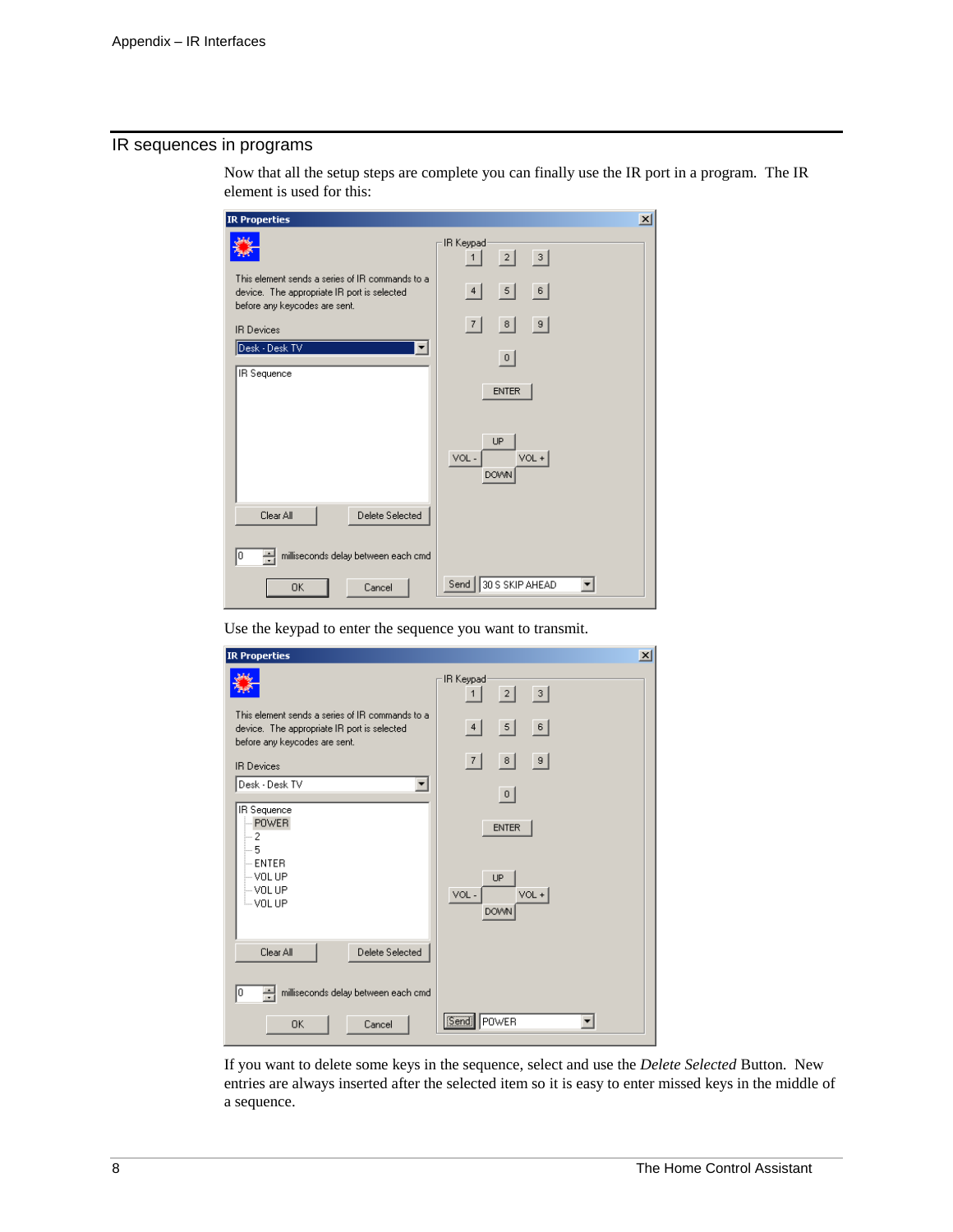### IR sequences in schedules

Creating a schedule entry that sends an IR sequence is very similar to the IR Visual Programmer element. The schedule entry wizard has a step for IR sequences if you select an IR device. Also the Visual Schedules has properties for IR time bar markers.

| <b>Schedule Entry Properties</b>                       |                                          | $\vert x \vert$ |
|--------------------------------------------------------|------------------------------------------|-----------------|
| On Date   On Time   IR Keys   Name   In plain English  |                                          |                 |
| Using the keypad enter the sequence of keys to be sent |                                          |                 |
|                                                        | IR Keypad-                               |                 |
| <b>IR</b> Sequence<br>$-$ POWER                        | 2 <br> 3 <br>1                           |                 |
| $-5$<br>5                                              | $\overline{\phantom{0}}$<br>6<br>4       |                 |
| $-$ ENTER<br>$-$ VOL DOWN                              | 7 <br> 8 <br> 9                          |                 |
| - VOL DOWN<br>VOL DOWN                                 |                                          |                 |
|                                                        | 0                                        |                 |
| Clear All<br>Delete Selected                           | <b>ENTER</b>                             |                 |
|                                                        |                                          |                 |
|                                                        | <b>UP</b>                                |                 |
|                                                        | $[VOL -]$<br>VOL +                       |                 |
|                                                        | <b>DOWN</b>                              |                 |
|                                                        | Send   POWER<br>$\overline{\phantom{0}}$ |                 |
|                                                        |                                          |                 |
|                                                        |                                          |                 |
|                                                        |                                          |                 |
|                                                        |                                          |                 |
|                                                        |                                          |                 |
|                                                        |                                          |                 |
|                                                        | <b>OK</b>                                | Cancel<br>//    |

Enter the sequence you want to transmit in the same manner as the Visual Programmer. The final tab (or wizard step) of the schedule entry shows in text the sequence to be transmitted.

| <b>Schedule Entry Properties</b>                                                               | $\vert x \vert$ |
|------------------------------------------------------------------------------------------------|-----------------|
| On Date   On Time   IR Keys   Name   In plain English                                          |                 |
| You have created this schedule entry:                                                          |                 |
| Device "Desk - Desk TV" every day at 10:44 AM send keys "POWER 25 ENTER VOL DOWN VOL<br>DOWN". |                 |
|                                                                                                |                 |
|                                                                                                |                 |
|                                                                                                |                 |
|                                                                                                |                 |
|                                                                                                |                 |
|                                                                                                |                 |
|                                                                                                |                 |
|                                                                                                |                 |
|                                                                                                |                 |
| Cancel<br>0K                                                                                   |                 |
|                                                                                                |                 |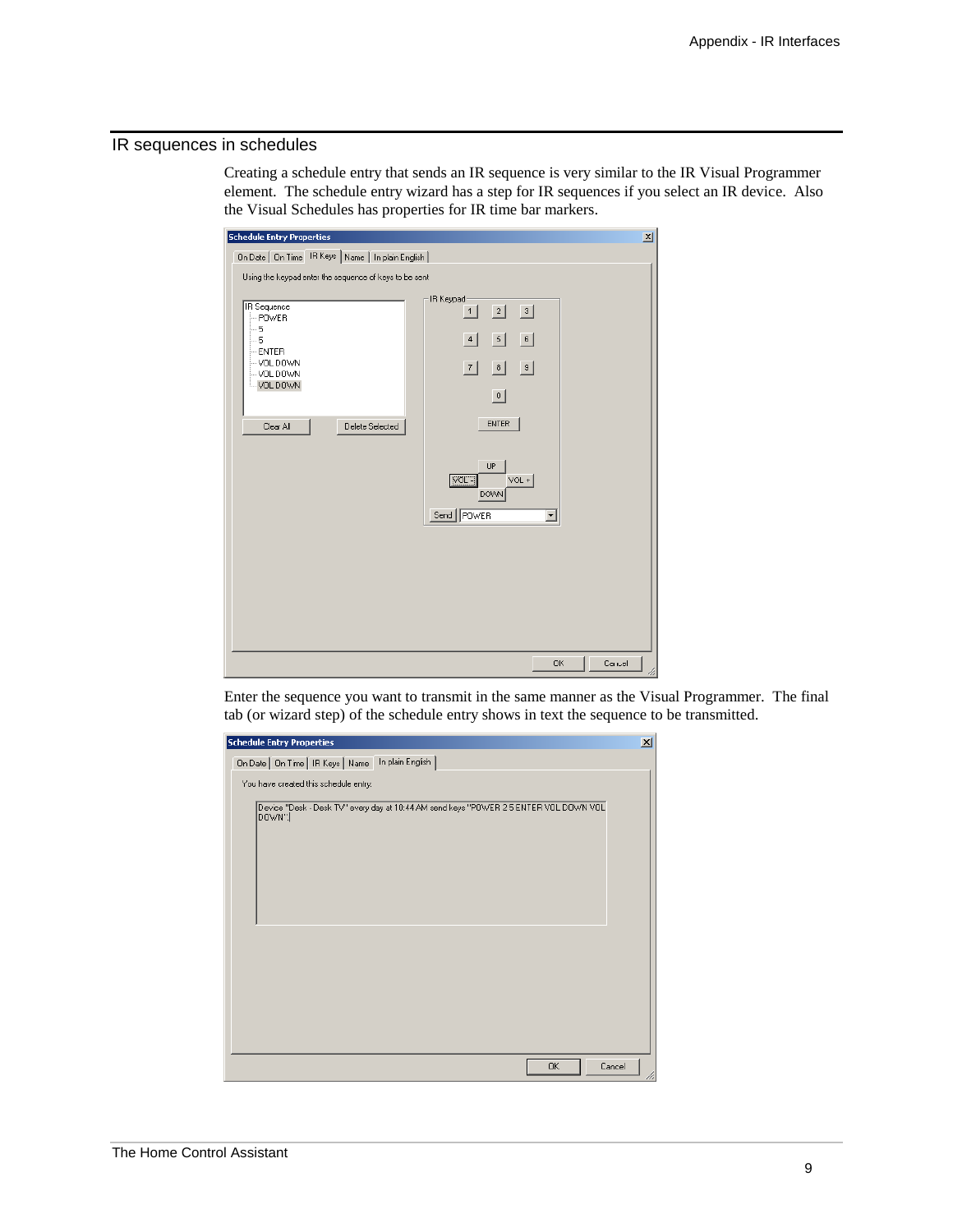# **GC-100 Digital sensor ports**

The GC\_100 has a number of ports that can be used as IR Output ports and as digital inputs. Available from Global Caché video, voltage, and contact closure sensors that can be plugged in to these ports for sensing when things are on and off. Regardless of the sensor used, all the ports report in the same manner – a simple ON (or one) of OFF (or zero).

These can be set up using the Global Caché software in one of two ways:

- Sensor the port can be polled for its current state and returns one or zero
- Sensor Notify The GC-100 sends a message to HCA each time the port changes from zero to one or one to zero. In addition, the port can be polled like the Sensor port to get its current value.

#### Creating a HCA device for a sensor port

GC-100 sensor ports are added using the New Device Wizard. The first steps of the wizard are as usual. On step 3, choose the type as *GC-100 Digital Input*

|                | New Device Wizard - Step 3 (Master Bedroom - TV Sensor)                                                                                                                                                          | х      |
|----------------|------------------------------------------------------------------------------------------------------------------------------------------------------------------------------------------------------------------|--------|
|                | What type of device are you creating? If the device is not listed select either a similar<br>device or generic device. You can always change the properties of the device<br>later if necessary.<br>Manufacturer |        |
|                |                                                                                                                                                                                                                  |        |
|                | Global Caché<br>▼                                                                                                                                                                                                |        |
|                | Kind                                                                                                                                                                                                             |        |
|                | All                                                                                                                                                                                                              |        |
|                |                                                                                                                                                                                                                  |        |
|                | Model number and description                                                                                                                                                                                     |        |
|                | GC-100 Digital Input                                                                                                                                                                                             |        |
|                |                                                                                                                                                                                                                  |        |
|                |                                                                                                                                                                                                                  |        |
|                |                                                                                                                                                                                                                  |        |
|                |                                                                                                                                                                                                                  |        |
|                |                                                                                                                                                                                                                  |        |
|                |                                                                                                                                                                                                                  |        |
| < <u>B</u> ack | $\overline{\longrightarrow}$ Next<br>Finish                                                                                                                                                                      | Cancel |
|                |                                                                                                                                                                                                                  |        |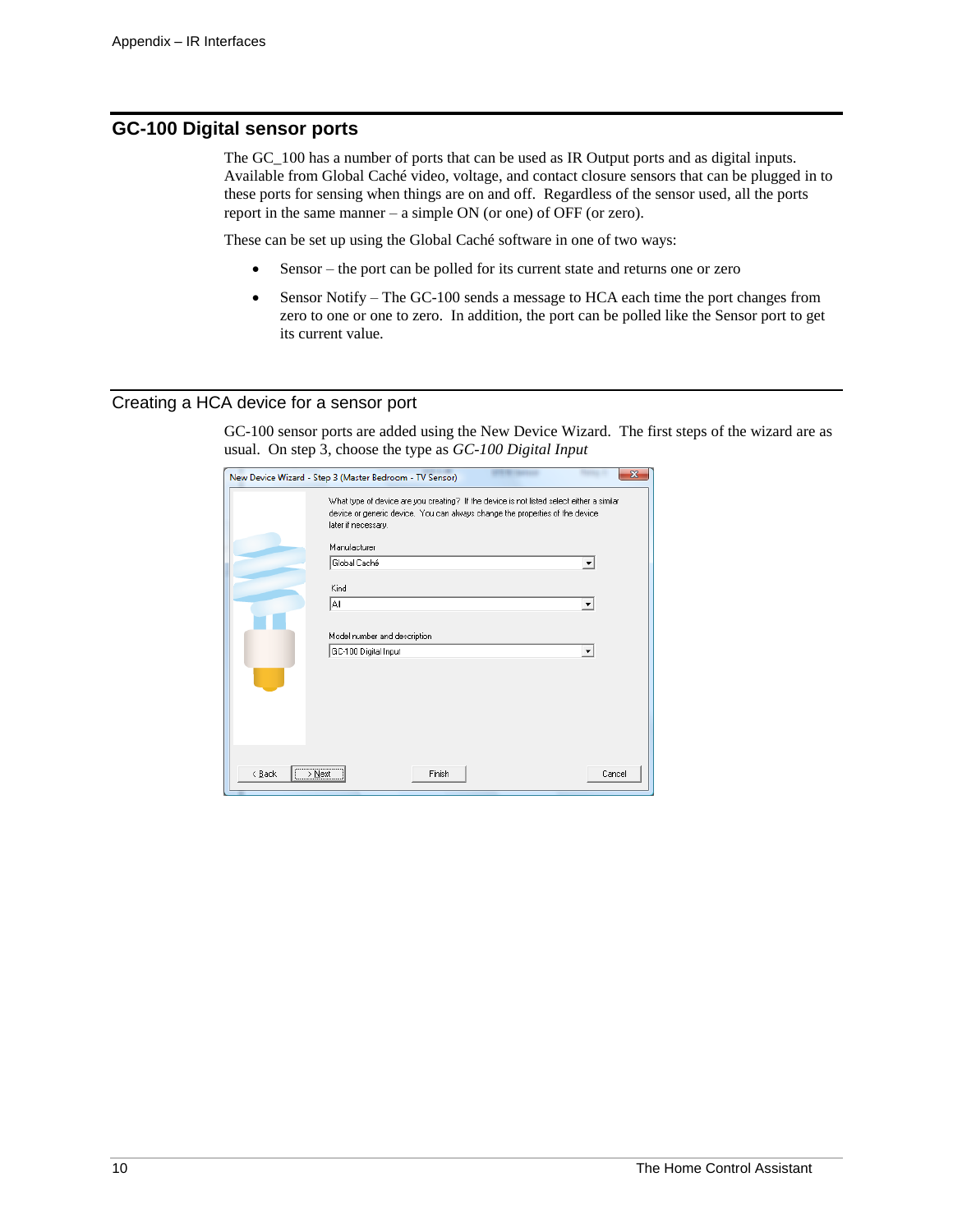|                            | New Device Wizard - Step 4 of 5 (Master Bedroom - TV Sensor)   | $\overline{\mathbf{x}}$ |
|----------------------------|----------------------------------------------------------------|-------------------------|
|                            | What Global Cache unit and port is used for this sensor input? |                         |
|                            | Global Cache Unit:   Main Setup                                |                         |
|                            | 골<br>Sensor attached to port number: 5                         |                         |
| $\langle$ Back<br>$>$ Next | Finish                                                         | Cancel                  |

#### On step 4 select the GC-100 and the port:

# Using a G-100 sensor port for program triggers

Once you have added a digital input it can be used in one of two ways. You can use the Test element with the *Is Device On* and *Is Device Off* test conditions. When that element is executed, the GC-100 port is polled to determine the outcome of the test.

If the port was configured as Sensor Notify then you can create program triggers. When the messages about port state changes come from the GC-100, programs can be started.

On the Program properties dialog choose the *Triggers* tab. As the type of trigger choose *Global Caché Sensor.*

| Start the program on this trigger:       |                          |  |
|------------------------------------------|--------------------------|--|
| When Master Bedroom - TV Sensor sends ON |                          |  |
| Sensor Port                              |                          |  |
| Master Bedroom - TV Sensor               | $\overline{\phantom{a}}$ |  |
| Command-                                 |                          |  |
| $C$ Off                                  |                          |  |
| $\in$ $\overline{\mathrm{On}}$           |                          |  |
|                                          |                          |  |
|                                          |                          |  |
|                                          |                          |  |
|                                          |                          |  |
|                                          |                          |  |
|                                          |                          |  |
|                                          |                          |  |
|                                          |                          |  |
|                                          |                          |  |
|                                          |                          |  |
|                                          |                          |  |
|                                          |                          |  |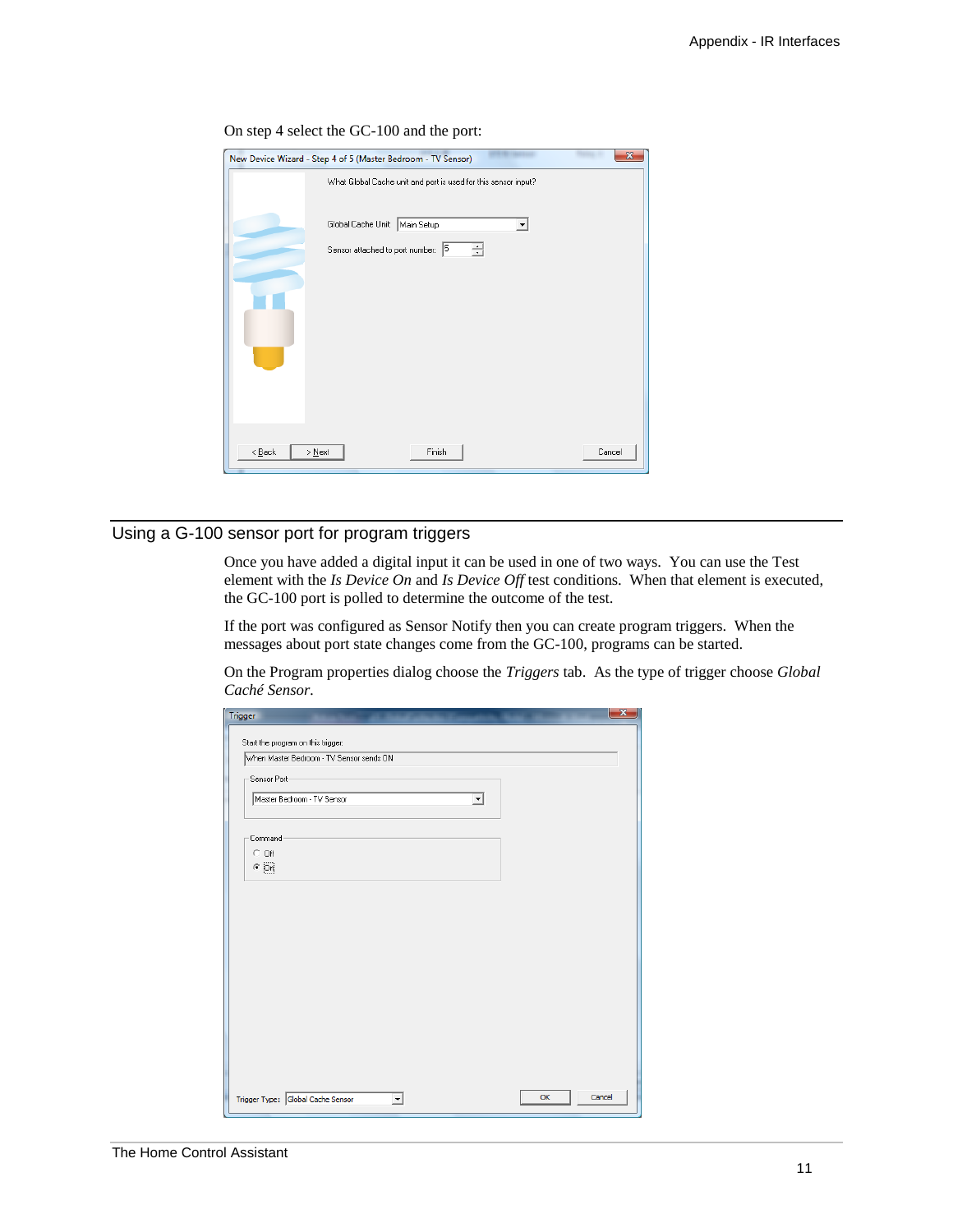Select the GC-100 sensor and if the program should be triggered when the sensor sends an ON or an OFF.

# **GC-100 Relays**

In addition to the GC-100 IR output ports and Digital Input ports, some GC-100 models have relays. These can be used with HCA after a device is created for them. When the relay is *closed* HCA says it is *On*. When the relay is *open*, HCA says it is *Off*.

### Creating a HCA device for a relay

To create a GC-100 relay, start the New Device Wizard. On step 3 select as the type *GC-100 relay*:

|             | New Device Wizard - Step 3 (Master Bedroom - Shade Relay)                                                                                                                                                        |        |
|-------------|------------------------------------------------------------------------------------------------------------------------------------------------------------------------------------------------------------------|--------|
|             | What type of device are you creating? If the device is not listed select either a similar<br>device or generic device. You can always change the properties of the device<br>later if necessary.<br>Manufacturer |        |
|             | Global Caché<br>$\blacktriangledown$                                                                                                                                                                             |        |
|             | Kind                                                                                                                                                                                                             |        |
|             | All<br>$\blacktriangledown$                                                                                                                                                                                      |        |
|             | Model number and description                                                                                                                                                                                     |        |
|             | GC-100 Relay<br>$\overline{\phantom{a}}$                                                                                                                                                                         |        |
|             |                                                                                                                                                                                                                  |        |
|             |                                                                                                                                                                                                                  |        |
| < Back<br>⋋ | <br>Next<br>Finish                                                                                                                                                                                               | Cancel |

On the next step of the wizard enter the GC-100 unit and relay number.

| New Device Wizard - Step 4 of 7 (Master Bedroom - Shade Relay) | $\mathbf{x}$ |
|----------------------------------------------------------------|--------------|
| What Global Cache unit and port is used for this relay ?       |              |
| Global Cache Unit:   Main Setup<br>▼                           |              |
| C<br>Relay Port 1<br>Relay Port 2<br>G<br>Relay Port 3<br>C    |              |
| Finish<br>$\leq$ $\underline{B}$ ack<br>Cancel<br>$>$ Next     |              |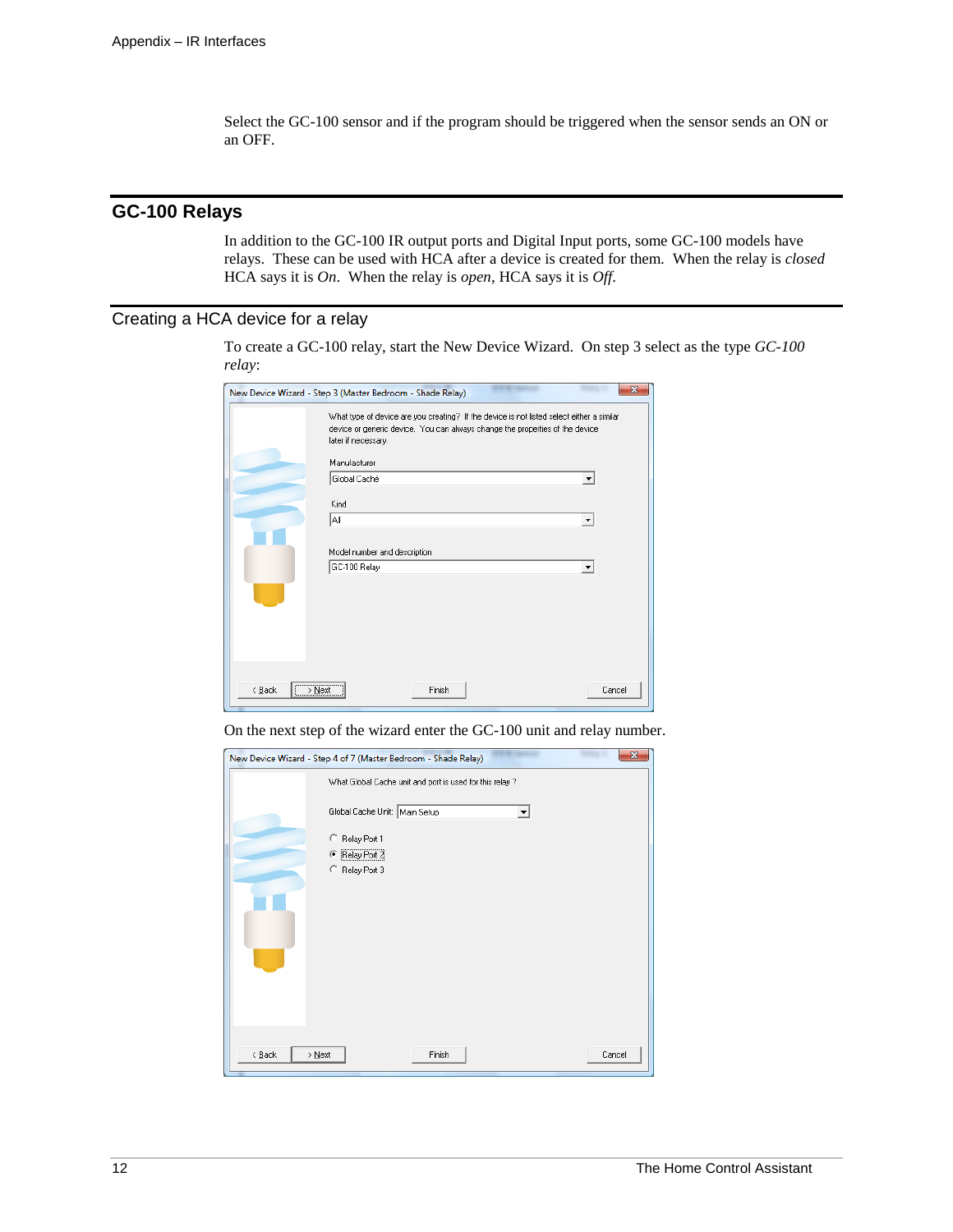**Hint**: The GC-100 relays are numbered on the back of the GC-100. HCA uses the same numbering.

## Using a GC-100 Relay

The GC-100 relay can be used as any other non-dimmable device in HCA. You can control it from the UI, schedules, and programs. The relay also responds to starts requests so it can be used in the Visual Programmer Test element and HCA asks the GC-100 for it's current state – On (closed) or Off (open).

#### **Design Inspector**

With all the relays, IR output ports, digital input ports – both Sensor and Sensor Notify – it can be easy to become confused. HCA helps in two areas. First you can always open the GC-100 setup dialog and press the connect button. HCA shows the current setup of the GC-100, how the ports are set up, and their current values.

| julobal Lache Setup Properties                           |                                                                        |                                                                                                  |                                                                             |                              |       | ᅀ      |  |  |
|----------------------------------------------------------|------------------------------------------------------------------------|--------------------------------------------------------------------------------------------------|-----------------------------------------------------------------------------|------------------------------|-------|--------|--|--|
|                                                          | GC-100 Unit 2 GC-100 Unit 3 GC-100 Unit 4   Keypads  <br>GC-100 Unit 1 |                                                                                                  |                                                                             |                              |       |        |  |  |
| ⊽                                                        | Enable GC-100                                                          |                                                                                                  |                                                                             |                              |       |        |  |  |
| Name:                                                    | Living Room IR                                                         |                                                                                                  |                                                                             |                              |       |        |  |  |
| IP Address:                                              |                                                                        | 169 . 254 . 180 . 100                                                                            | Connect                                                                     | Version: 3.0-12              |       |        |  |  |
| Module                                                   | Unit                                                                   | Type                                                                                             | Setup                                                                       | Current State                |       |        |  |  |
| 0<br>1<br>2<br>3<br>3<br>3<br>4<br>4<br>4<br>5<br>5<br>5 | 1<br>2<br>3<br>1<br>$\frac{2}{3}$<br>$\mathbf{1}$<br>$\frac{2}{3}$     | Network<br>Serial<br>Serial<br>Relay<br>Relay<br>Relay<br>IR.<br>IR.<br>IR.<br>IR.<br>IR.<br>IR. | IR Output<br>IR Output<br>IR Output<br>Sensor<br>Sensor Notify<br>IR Output | 1<br>0<br>$\theta$<br>1<br>1 |       |        |  |  |
|                                                          |                                                                        |                                                                                                  |                                                                             |                              |       |        |  |  |
|                                                          |                                                                        |                                                                                                  |                                                                             |                              | Close | Cancel |  |  |

Also, the design inspector (part of the troubleshooter) looks at all your usages of the GC-100 and tries to detect problems. For example, creating a program trigger using a port not programmed as Sensor Notify; or using the IR Visual Programmer element with a port that isn't set up as an IR Output.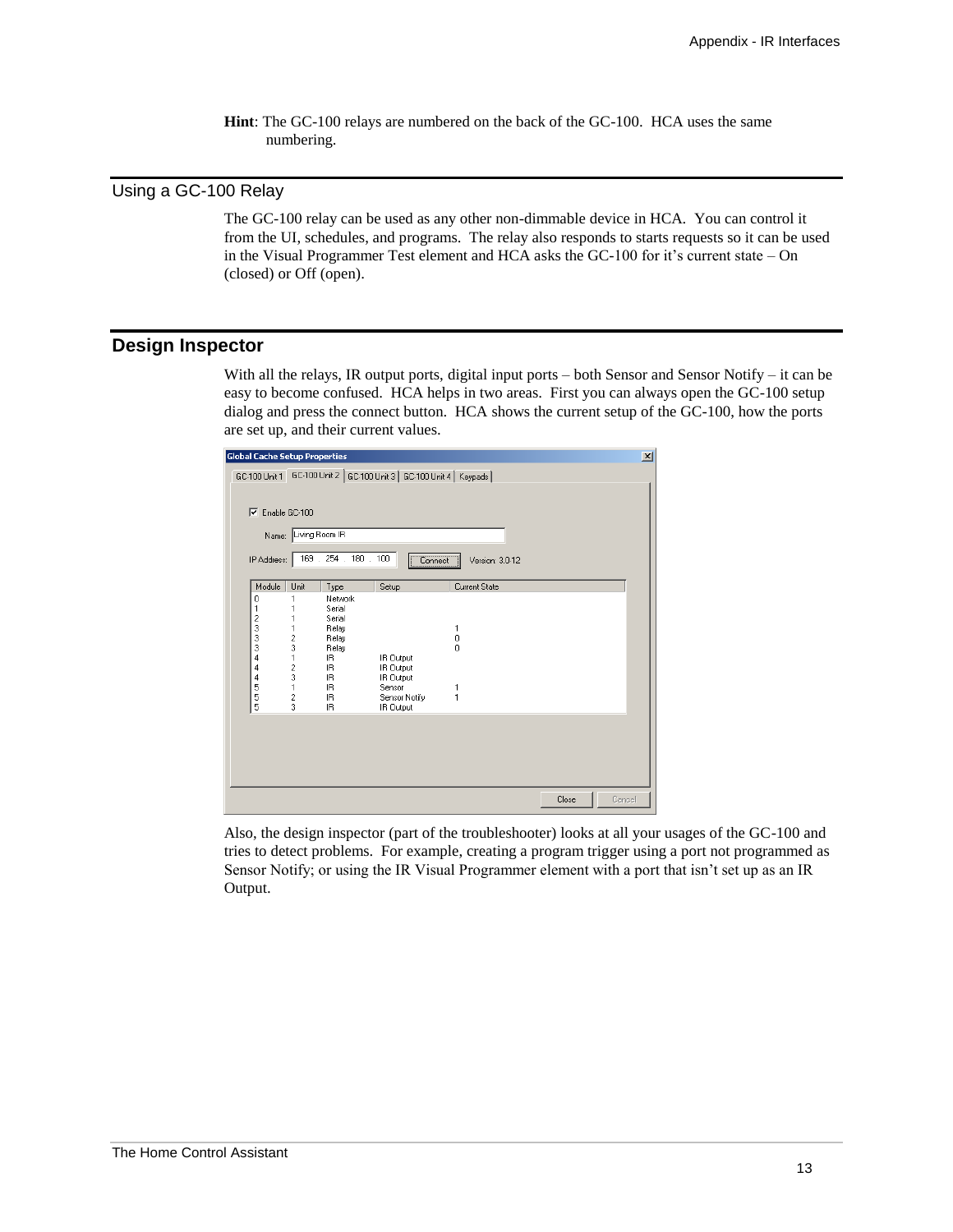| <b>HCA Troubleshooter</b>                                                                                                                              | $\vert x \vert$ |
|--------------------------------------------------------------------------------------------------------------------------------------------------------|-----------------|
| Inspector   Inspector Setup   Alert Manager   Log Viewer   Log Setup   X10 Reception   X10 Housecodes   Technical Support                              |                 |
| The following numbered items are possible problems found by the inspector. In the box provided check off anything that the inspector                   |                 |
| should ignore. Use the HCA menu and dialogs to correct the remaining items.                                                                            |                 |
| $\Box$ 1.<br>Controller "Desk - TV Sensor" is for an IR Sensor Port that isn't configured as a sensor input on the Global Cache unit "Living Room IR". |                 |
|                                                                                                                                                        |                 |
|                                                                                                                                                        |                 |
|                                                                                                                                                        |                 |
|                                                                                                                                                        |                 |
|                                                                                                                                                        |                 |
|                                                                                                                                                        |                 |
|                                                                                                                                                        |                 |
|                                                                                                                                                        |                 |
|                                                                                                                                                        |                 |
|                                                                                                                                                        |                 |
|                                                                                                                                                        |                 |
|                                                                                                                                                        |                 |
|                                                                                                                                                        |                 |
| 6 Show complete inspection checklist<br>Show only what's not checked off<br>$\circ$                                                                    |                 |
| <b>OK</b><br>Cancel                                                                                                                                    |                 |

# **BC4 Setup**

To utilize IR devices in HCA programs and schedule sit first is necessary to perform several actions first. These are:

- 1. Program the BC4 for the kinds of devices you have. A device kind is specified by what it is – TV, DVD, etc – the model and codeset.
- 2. Create a keypad for a device kind to enable specification of IR sequences.
- 3. Create a device in HCA using the New Device Wizard that can then be used for scheduling and programming.

To set up the BC4, press the *Bitwise setup* from the ribbon *Interfaces* category then select the *Configure* from the menu.

| $\overline{\mathbf{x}}$<br><b>Bitwise IR Setup Properties</b>                                       |                                                                                                                                                                                                                                                             |                                |                          |             |  |
|-----------------------------------------------------------------------------------------------------|-------------------------------------------------------------------------------------------------------------------------------------------------------------------------------------------------------------------------------------------------------------|--------------------------------|--------------------------|-------------|--|
| Bitwise BC4 Unit 1   Bitwise BC4 Unit 2   Bitwise BC4 Unit 3   Bitwise BC4 Unit 4   BitWise Keypads |                                                                                                                                                                                                                                                             |                                |                          |             |  |
|                                                                                                     | In order to use the BitWise BC4 it is necessary to configure it for a static IP and address and select a port number. This is<br>accomplished using the BitWise configuration program.                                                                      |                                |                          |             |  |
| $\nabla$ Enable this BC4 unit                                                                       |                                                                                                                                                                                                                                                             |                                |                          |             |  |
| Name:                                                                                               |                                                                                                                                                                                                                                                             |                                |                          |             |  |
| $\mathbf{0}$<br>IP Address:                                                                         | Port: 5000<br>1.01.01.0                                                                                                                                                                                                                                     | 싂<br><b>Test Connection</b>    |                          |             |  |
| <b>IR Devices</b>                                                                                   |                                                                                                                                                                                                                                                             |                                |                          |             |  |
| <b>HCA</b> devices                                                                                  | Select the type, model, and codeset for the devices you want to control. Test the codeset selection by sending a command<br>to see if it effects your device. Port 1 on the BC4 is used for the test command. These selections are used later when creating |                                |                          |             |  |
| Type                                                                                                | Model                                                                                                                                                                                                                                                       | <b>Test Command</b><br>Codeset |                          |             |  |
| Unused<br>$\blacktriangledown$                                                                      | $\blacktriangledown$                                                                                                                                                                                                                                        | $\overline{\phantom{a}}$       | $\blacktriangledown$     | Test        |  |
| $\blacktriangledown$<br>Unused                                                                      | $\overline{\phantom{a}}$                                                                                                                                                                                                                                    | $\overline{\phantom{a}}$       | $\overline{\phantom{0}}$ | Test        |  |
| Unused<br>$\blacktriangledown$                                                                      | $\blacktriangledown$                                                                                                                                                                                                                                        | ۰                              | $\blacktriangledown$     | Test        |  |
| Unused<br>$\blacktriangledown$                                                                      | $\overline{\phantom{a}}$                                                                                                                                                                                                                                    | $\blacktriangledown$           | $\blacktriangledown$     | Test        |  |
| Unused<br>$\blacktriangledown$                                                                      | $\overline{\phantom{a}}$                                                                                                                                                                                                                                    | $\overline{\phantom{a}}$       | $\overline{\phantom{a}}$ | Test        |  |
| Unused<br>$\blacktriangledown$                                                                      | $\overline{\phantom{a}}$                                                                                                                                                                                                                                    | ٠                              | $\overline{\phantom{0}}$ | Test        |  |
| Unused<br>$\blacktriangledown$                                                                      | $\blacktriangledown$                                                                                                                                                                                                                                        | $\overline{\phantom{a}}$       | $\blacktriangledown$     | Test        |  |
| Unused<br>$\blacktriangledown$                                                                      | $\overline{\phantom{a}}$                                                                                                                                                                                                                                    | $\overline{\phantom{a}}$       | $\overline{\phantom{a}}$ | <b>Test</b> |  |
|                                                                                                     |                                                                                                                                                                                                                                                             |                                |                          |             |  |
|                                                                                                     |                                                                                                                                                                                                                                                             |                                | Close                    | Cancel      |  |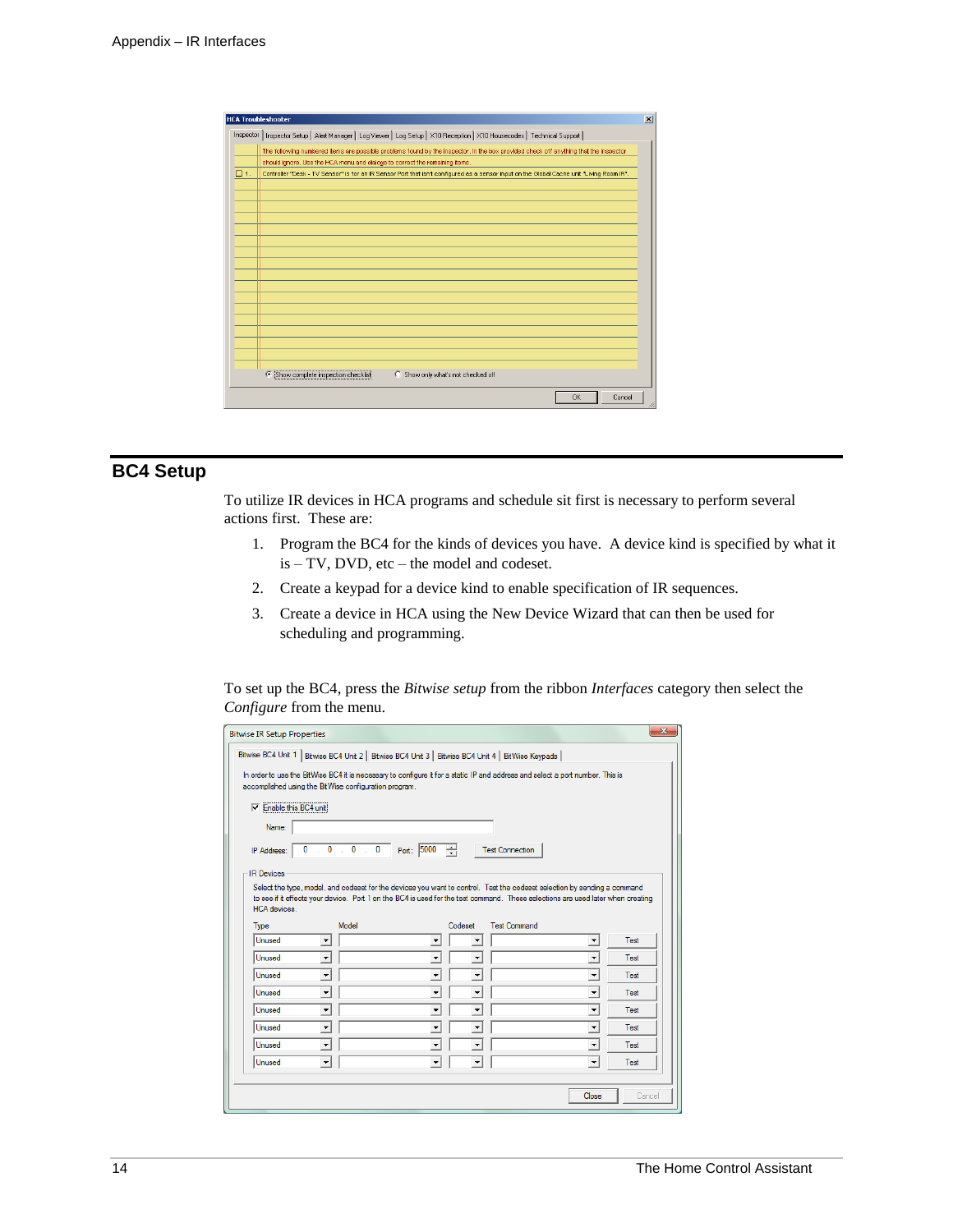HCA can utilize up to four BC4s. The first 4 tabs of this dialog are for configuration of them. Each tab contains:

- Checkbox to enable or disable use of this BC4
- Name of the BC4. In other areas of HCA, you refer to the different BC4s that you have configured by this name
- The IP address of the unit. The BC4 has many different mechanisms for determining an IP address. HCA supports only a static IP address. This IP address is set using the software available from BC4 or the internal web server configuration pages in theBC4.
- A display of the kinds of IR devices you will control with this BC4.

After entering the name and IP address, press the connect button. If the connection is successful "Connected ok" displays.

| <b>Bitwise IR Setup Properties</b>                                                                                                                                                     |                          |             |                          |                          |                     |                                                                                                                                                                                                                                                             | $\mathbf{x}$ |
|----------------------------------------------------------------------------------------------------------------------------------------------------------------------------------------|--------------------------|-------------|--------------------------|--------------------------|---------------------|-------------------------------------------------------------------------------------------------------------------------------------------------------------------------------------------------------------------------------------------------------------|--------------|
| Bitwise BC4 Unit 1   Bitwise BC4 Unit 2   Bitwise BC4 Unit 3   Bitwise BC4 Unit 4   BitWise Keypads                                                                                    |                          |             |                          |                          |                     |                                                                                                                                                                                                                                                             |              |
| In order to use the BitWise BC4 it is necessary to configure it for a static IP and address and select a port number. This is<br>accomplished using the BitWise configuration program. |                          |             |                          |                          |                     |                                                                                                                                                                                                                                                             |              |
| $\nabla$ Enable this BC4 unit                                                                                                                                                          |                          |             |                          |                          |                     |                                                                                                                                                                                                                                                             |              |
|                                                                                                                                                                                        | Name: Bedroom IR         |             |                          |                          |                     |                                                                                                                                                                                                                                                             |              |
| IP Address:                                                                                                                                                                            |                          | 192.168.2.2 | Port: 5000               | 싂                        | Test Connection     | Connected ok                                                                                                                                                                                                                                                |              |
| <b>IR Devices</b>                                                                                                                                                                      |                          |             |                          |                          |                     |                                                                                                                                                                                                                                                             |              |
| HCA devices.                                                                                                                                                                           |                          |             |                          |                          |                     | Select the type, model, and codeset for the devices you want to control. Test the codeset selection by sending a command<br>to see if it effects your device. Port 1 on the BC4 is used for the test command. These selections are used later when creating |              |
| Type                                                                                                                                                                                   |                          | Model       |                          | Codeset                  | <b>Test Command</b> |                                                                                                                                                                                                                                                             |              |
| Unused                                                                                                                                                                                 | $\blacktriangledown$     |             | $\blacktriangledown$     | $\overline{\phantom{a}}$ |                     | ۰                                                                                                                                                                                                                                                           | Test         |
| Unused                                                                                                                                                                                 | $\overline{\phantom{a}}$ |             | $\overline{\phantom{a}}$ | $\overline{\phantom{a}}$ |                     | $\overline{\phantom{a}}$                                                                                                                                                                                                                                    | Test         |
| Unused                                                                                                                                                                                 | $\blacktriangledown$     |             | ▼                        | ۰                        |                     | $\overline{\phantom{a}}$                                                                                                                                                                                                                                    | Test         |
| Unused                                                                                                                                                                                 | $\blacktriangledown$     |             | $\blacktriangledown$     | $\blacktriangledown$     |                     | $\overline{\phantom{a}}$                                                                                                                                                                                                                                    | Test         |
| Unused                                                                                                                                                                                 | $\overline{\phantom{a}}$ |             | $\overline{\phantom{a}}$ | $\overline{\phantom{a}}$ |                     | $\overline{\phantom{a}}$                                                                                                                                                                                                                                    | Test         |
| Unused                                                                                                                                                                                 | $\blacktriangledown$     |             | $\overline{\phantom{a}}$ | ۰                        |                     | $\overline{\phantom{0}}$                                                                                                                                                                                                                                    | Test         |
| Unused                                                                                                                                                                                 | $\overline{\phantom{a}}$ |             | $\blacktriangledown$     | ۰                        |                     | $\blacktriangledown$                                                                                                                                                                                                                                        | Test         |
| Unused                                                                                                                                                                                 | $\overline{\phantom{a}}$ |             | $\overline{\phantom{a}}$ | $\overline{\phantom{a}}$ |                     | $\overline{\phantom{0}}$                                                                                                                                                                                                                                    | <b>Test</b>  |
|                                                                                                                                                                                        |                          |             |                          |                          |                     |                                                                                                                                                                                                                                                             |              |
|                                                                                                                                                                                        |                          |             |                          |                          |                     | Close                                                                                                                                                                                                                                                       | Cancel       |

Once the connection is made the next step is to program the BC4 to enable it to control the kinds of devices you have.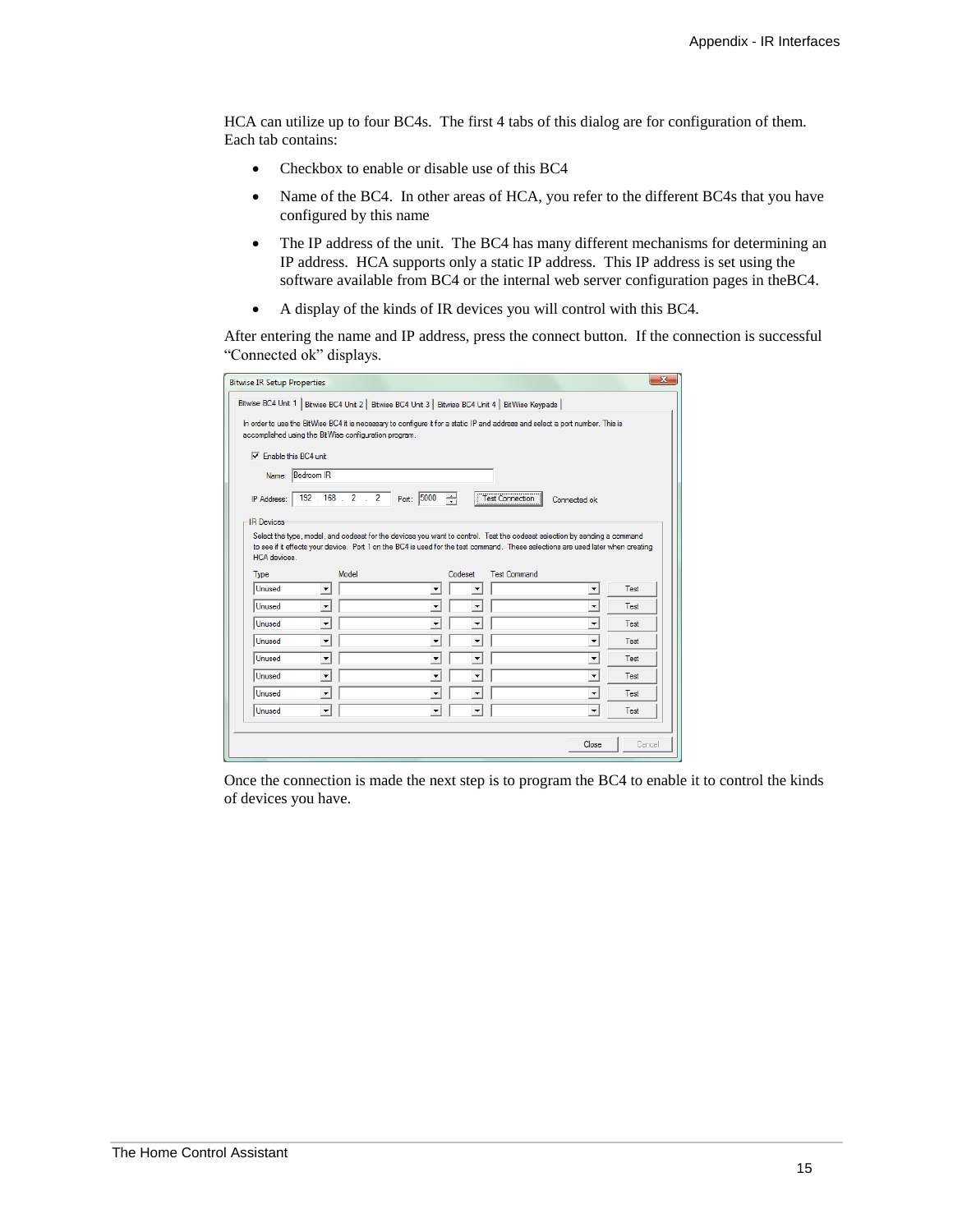## **Bitwise BC4 device type selection**

You can think of the BC4 like a universal remote control. You first have to tell it what kind of device you have: Is it a TV, DVD, Audio, etc? Then you select the model of that device type you have: Is it a Sony TV, Toshiba TV, Sylvania TV, etc? Lastly you have to select the codeset the device uses. This one is harder and the only way you can know what codeset to use is by testing.

| $\overline{\mathbf{X}}$<br><b>Bitwise IR Setup Properties</b>                                                                                                                                                                                                               |  |  |  |  |  |
|-----------------------------------------------------------------------------------------------------------------------------------------------------------------------------------------------------------------------------------------------------------------------------|--|--|--|--|--|
| Bitwise BC4 Unit 1   Bitwise BC4 Unit 2   Bitwise BC4 Unit 3   Bitwise BC4 Unit 4   BitWise Keypads                                                                                                                                                                         |  |  |  |  |  |
| In order to use the BitWise BC4 it is necessary to configure it for a static IP and address and select a port number. This is<br>accomplished using the BitWise configuration program.                                                                                      |  |  |  |  |  |
| $\nabla$ Enable this BC4 unit                                                                                                                                                                                                                                               |  |  |  |  |  |
| Name: Bedroom IR                                                                                                                                                                                                                                                            |  |  |  |  |  |
| 192 . 168 . 2 . 2 Port: 5000<br>싂<br><b>Test Connection</b><br>IP Address:<br>Connected ok                                                                                                                                                                                  |  |  |  |  |  |
| <b>IR Devices</b>                                                                                                                                                                                                                                                           |  |  |  |  |  |
| Select the type, model, and codeset for the devices you want to control. Test the codeset selection by sending a command<br>to see if it effects your device. Port 1 on the BC4 is used for the test command. These selections are used later when creating<br>HCA devices. |  |  |  |  |  |
| Model<br><b>Test Command</b><br>Codeset<br>Type                                                                                                                                                                                                                             |  |  |  |  |  |
| Test<br><b>TV</b><br>Power On/Off<br>Sylvania<br>$1394 -$<br>$\blacktriangledown$<br>$\overline{\phantom{a}}$<br>$\overline{\phantom{a}}$                                                                                                                                   |  |  |  |  |  |
| $\overline{\phantom{0}}$<br>Unused<br>$\blacktriangledown$<br>Test<br>$\overline{\phantom{a}}$<br>۰                                                                                                                                                                         |  |  |  |  |  |
| $\overline{\phantom{a}}$<br>$\overline{\phantom{a}}$<br>Unused<br>$\overline{\phantom{a}}$<br><b>Test</b><br>۰                                                                                                                                                              |  |  |  |  |  |
| $\overline{\phantom{0}}$<br>Unused<br>$\blacktriangledown$<br>٠<br>Test<br>$\overline{\phantom{a}}$                                                                                                                                                                         |  |  |  |  |  |
| $\overline{\phantom{0}}$<br>$\overline{\phantom{a}}$<br>Unused<br>Test<br>$\overline{\phantom{a}}$<br>$\overline{\phantom{a}}$                                                                                                                                              |  |  |  |  |  |
| $\overline{\phantom{a}}$<br>$\overline{\phantom{a}}$<br>Unused<br>$\overline{\phantom{a}}$<br>$\overline{\phantom{a}}$<br>Test                                                                                                                                              |  |  |  |  |  |
| $\blacktriangledown$<br>Unused<br>$\blacktriangledown$<br>$\overline{\phantom{a}}$<br>Test<br>$\overline{\phantom{a}}$                                                                                                                                                      |  |  |  |  |  |
| $\overline{\phantom{a}}$<br>Unused<br>$\overline{\phantom{a}}$<br>$\overline{\phantom{a}}$<br>Test<br>$\overline{\phantom{a}}$                                                                                                                                              |  |  |  |  |  |
|                                                                                                                                                                                                                                                                             |  |  |  |  |  |
| Close<br>Cancel                                                                                                                                                                                                                                                             |  |  |  |  |  |

In this example, the kind of device is a *TV*, its model is *Sylvania*, and the chosen codeset is *1394*.

How do you know the codeset is correct? Select one of the codeset choices – there may be one or there may be quite a few – then chose a command and press the *Test* button.

That command is then sent out of IR Port number 1 – they are labeled on the back of the BC4. Watch the device and see if it responds. If it does you have selected the correct codeset. If it doesn't responds as expected then select a different codeset and try again.

HCA limits you to programming the BC4 for up to 8 device kinds.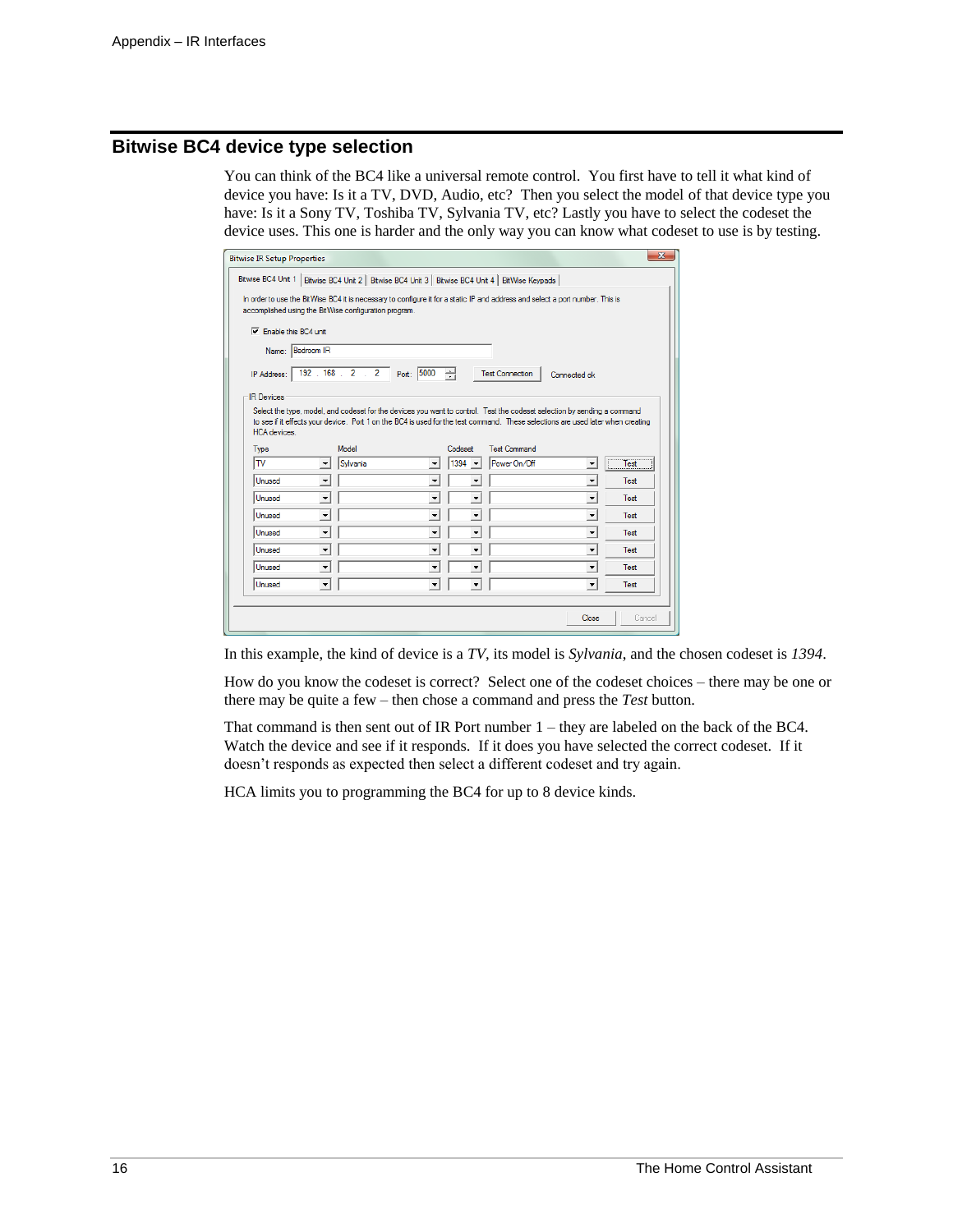# **IR Keypad builder**

As outlines above, the next step in getting ready to use an IR device is to create an IR keypad. The keypad is used to enter the sequences you want to send from programs and schedules.

Press the *Bitwise setup* button in the ribbon *Interfaces* category and select *Configure* from the menu. Then choose the *Bitwise Keypads* tab.

| $\mathbf{x}$<br><b>Bitwise IR Setup Properties</b>                                                                                                                                                                                                                                                                                                                                                                                                                                                                                                                                                                                                                                                                                 |
|------------------------------------------------------------------------------------------------------------------------------------------------------------------------------------------------------------------------------------------------------------------------------------------------------------------------------------------------------------------------------------------------------------------------------------------------------------------------------------------------------------------------------------------------------------------------------------------------------------------------------------------------------------------------------------------------------------------------------------|
| Bitwise BC4 Unit 1   Bitwise BC4 Unit 2   Bitwise BC4 Unit 3   Bitwise BC4 Unit 4   BitWise Keypads<br>The BitWise IR interface contains a universal IR controller capable of sending IR sequences to many different<br>devices. Before HCA can use the BitWise IR interface you must first select the device types and the codesets they<br>use. This is done on the others tab of this dialog.<br>Next you use this tool to create a virtual keypad. This keypad is for a specific IR device type<br>has a button for each command you want to send. This keypad is used to construct sequences in program<br>elements, schedule entries, and in the UI.<br>To begin the process of creating a new keypad, press the New button. |
| Name<br>Use<br>TV:Sylvania:1394<br><b>IR Keypad</b>                                                                                                                                                                                                                                                                                                                                                                                                                                                                                                                                                                                                                                                                                |
| Delete<br>Modify<br><b>New</b>                                                                                                                                                                                                                                                                                                                                                                                                                                                                                                                                                                                                                                                                                                     |
| Close<br>Cancel                                                                                                                                                                                                                                                                                                                                                                                                                                                                                                                                                                                                                                                                                                                    |

From the dialog you can create, delete, or edit IR keypads. To create a new Keypad press the New button.

| <b>IR Keypad Builder</b>           |                                                               | zз                                             |
|------------------------------------|---------------------------------------------------------------|------------------------------------------------|
| Name: R Keypad                     | Use: TV:Sylvania:1394                                         | Power On/Off<br>▲                              |
|                                    |                                                               | On-Power On/Off                                |
|                                    |                                                               | Off- Power On/Off                              |
|                                    |                                                               | Channel Up<br>Channel Down                     |
|                                    |                                                               | Volume Up                                      |
|                                    |                                                               | Volume Down<br>Mute                            |
|                                    |                                                               | Ξ<br>Digit 1                                   |
|                                    |                                                               | Digit 2<br>Digit 3                             |
|                                    |                                                               | Digit 4                                        |
|                                    |                                                               | Digit 5                                        |
|                                    |                                                               | Digit 6<br>Digit 7                             |
|                                    |                                                               | Digit 8                                        |
|                                    |                                                               | Digit 9                                        |
|                                    |                                                               | Digit 0                                        |
|                                    |                                                               | $100-$<br>Last Channel                         |
|                                    |                                                               | <b>TV/Video</b>                                |
|                                    |                                                               | Menu (Picture)<br>٠                            |
|                                    |                                                               | Menu (Audio)                                   |
|                                    |                                                               | Add                                            |
|                                    |                                                               |                                                |
|                                    |                                                               | Size for new buttons                           |
|                                    |                                                               |                                                |
|                                    |                                                               | 2 cells<br>Button width:<br>▼                  |
|                                    |                                                               |                                                |
|                                    |                                                               | Button height: 2 cells<br>$\blacktriangledown$ |
|                                    |                                                               |                                                |
|                                    |                                                               |                                                |
|                                    |                                                               |                                                |
|                                    |                                                               |                                                |
|                                    |                                                               |                                                |
|                                    |                                                               |                                                |
|                                    |                                                               | 0K                                             |
| Keypad Test<br>Send to: Bedroom IR | IR Port 1<br>$\blacktriangledown$<br>$\overline{\phantom{a}}$ | Cancel                                         |
|                                    |                                                               |                                                |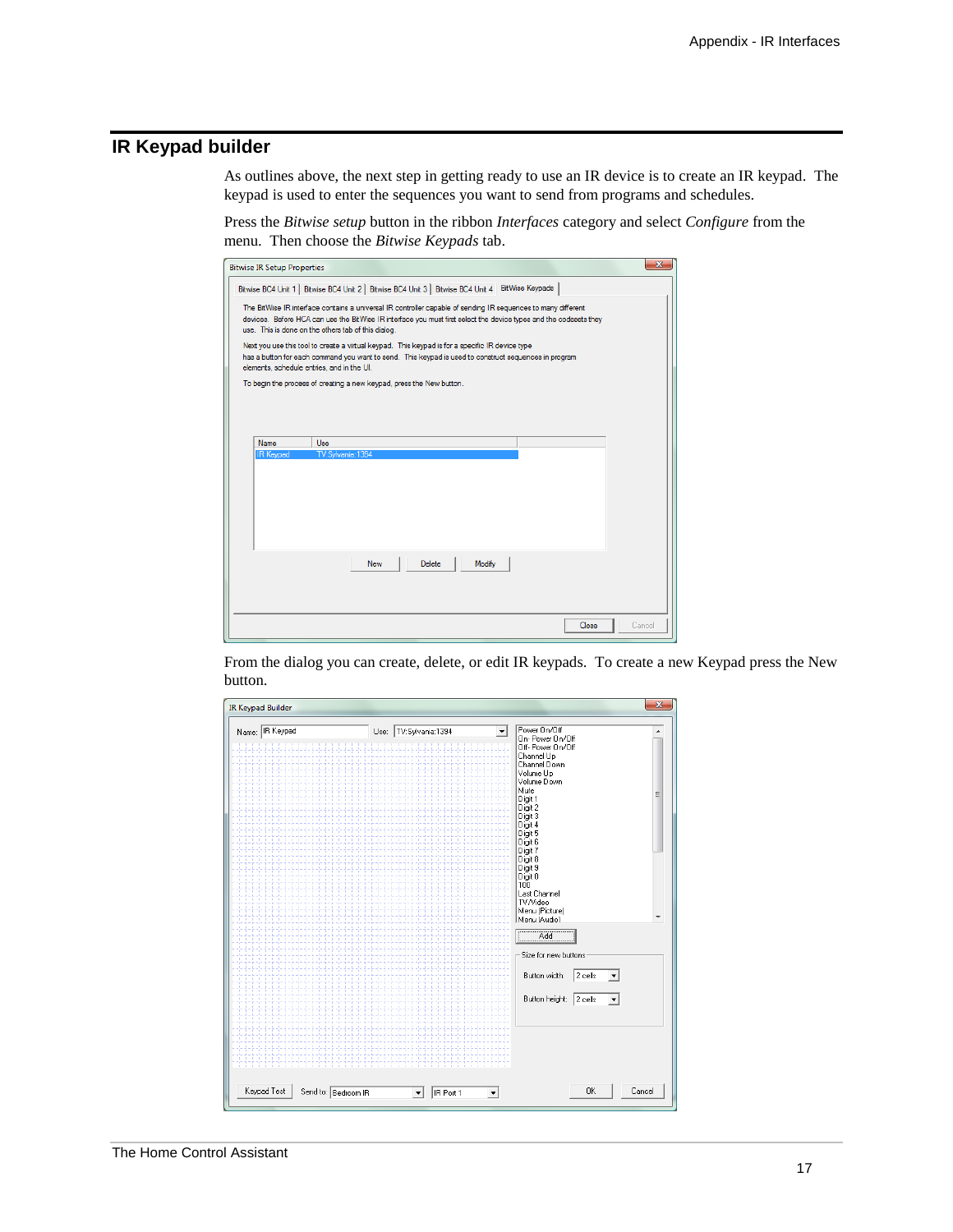This dialog looks a bit like the Visual Programmer. On the canvas are placed the keypad buttons. In the upper right of the dialog is a list of all the IR keys from the definition file.

The major areas of this dialog are:

- The name of the keypad. You should choose a unique name for each keypad you create as you will use these names when you \*create HCA devices.
- One of the different device kinds you programmed the BC4 for. Select the one to use with this keypad.
- All the possible IR keys that you can use on this keypad. This list comes from the selection you made for the device kind, model, and codeset.
- The size of the buttons that you will create.
- A test area where you can select the BC4 unit and IR port. Pressing the *Keypad Test* button opens a test of the keypad.

|                                    |         |                                                           |                                                                                                                       | $\overline{\mathbf{x}}$ |
|------------------------------------|---------|-----------------------------------------------------------|-----------------------------------------------------------------------------------------------------------------------|-------------------------|
| Name: IR Keypad<br>Power On/Off    |         | Use: TV:Sylvania:1394                                     | Power 0n/0ff<br>On-Power On/Off<br>Off- Power On/Off<br>Channel Up<br>Channel Down<br>Volume Up<br><b>Volume Down</b> |                         |
| Channel Up                         | $Vol +$ |                                                           | Mute<br>Digit 1<br>Digit 2<br>Digit 3<br>Digit 4<br>Digit 5                                                           | Ξ                       |
| <b>Channel Down</b>                | $Vol -$ |                                                           | Digit 6<br>Digit 7<br>Digit 8<br>Digit 9<br>Digit 0<br>$100^{\circ}$                                                  |                         |
|                                    |         |                                                           | Last Channel<br>TV/Video<br>Menu (Picture)<br>Menu (Audio).<br>Add                                                    |                         |
|                                    |         |                                                           | Size for new buttons<br>8 cells<br>Button width:<br>$\blacktriangledown$                                              |                         |
|                                    |         |                                                           | Button height:<br>$ 3$ cells<br>▼                                                                                     |                         |
| Keypad Test<br>Send to: Bedroom IR |         | IR Port 1<br>$\blacktriangledown$<br>$\blacktriangledown$ | Cancel<br>OK                                                                                                          |                         |

To add a new button to a keypad, select a key in the list of keys that performs the action that you want. Then select the button size and press Add, or like the Visual Programmer, select the key in the list and drag it on to the canvas.

Once on the canvas you can then drag buttons to whatever location you want. To change the label on the button or the button size, double click the button to open its properties.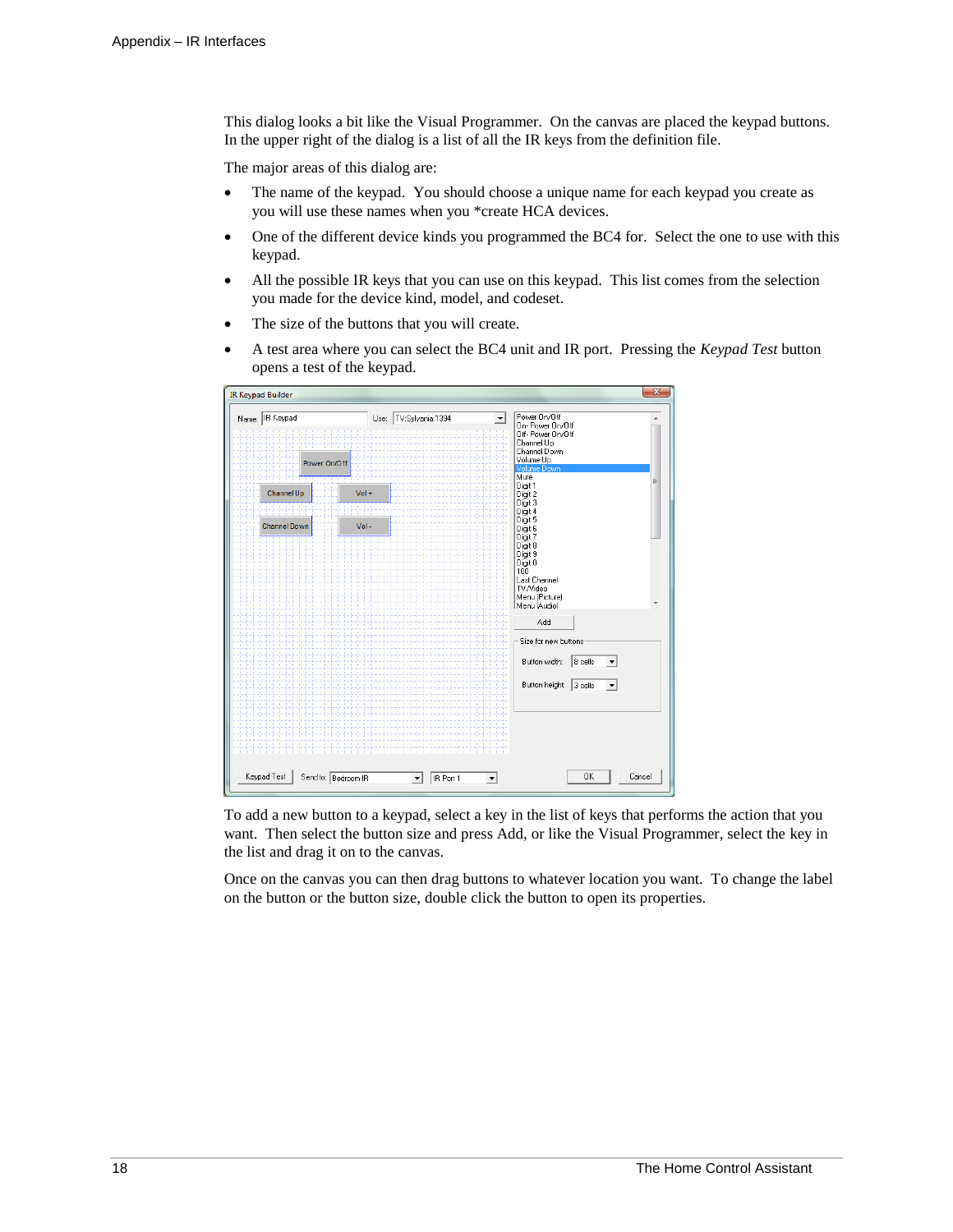| <b>Button Properties</b>       |
|--------------------------------|
| For Volume Up key              |
| Text: Vol+                     |
| $ 8 \>$ cells<br>Button width: |
| Button height: 3 cells         |
|                                |
| Cancel<br><b>OK</b>            |

In the above example, several buttons have different names than listed in the list of possible keypad buttons (Vol+ instead of Volume Up). This is because the name has been modified by opening the button properties and entering a new name.

When you have placed all the buttons you want on the keypad, you can test it using the *Keypad Test* button at the bottom of the keypad builder dialog. Before starting the test, select the BC4 and port you want to use.

| <b>IR Keypad</b>    |              | S.      |
|---------------------|--------------|---------|
|                     | Power On/Off |         |
| Channel Up          |              | $Vol +$ |
| <b>Channel Down</b> |              | $Vol -$ |
|                     |              | Close   |

From the test keypad, pressing a button causes the IR sequence to be transmitted by the selected BC4 out the selected port.

**Hint**: You can create more than one keypad for a device kind. You may want to do that to have a "full" keypad when you work with the device in the HCA UI and a simpler one when used in a client like *HCA for Android*.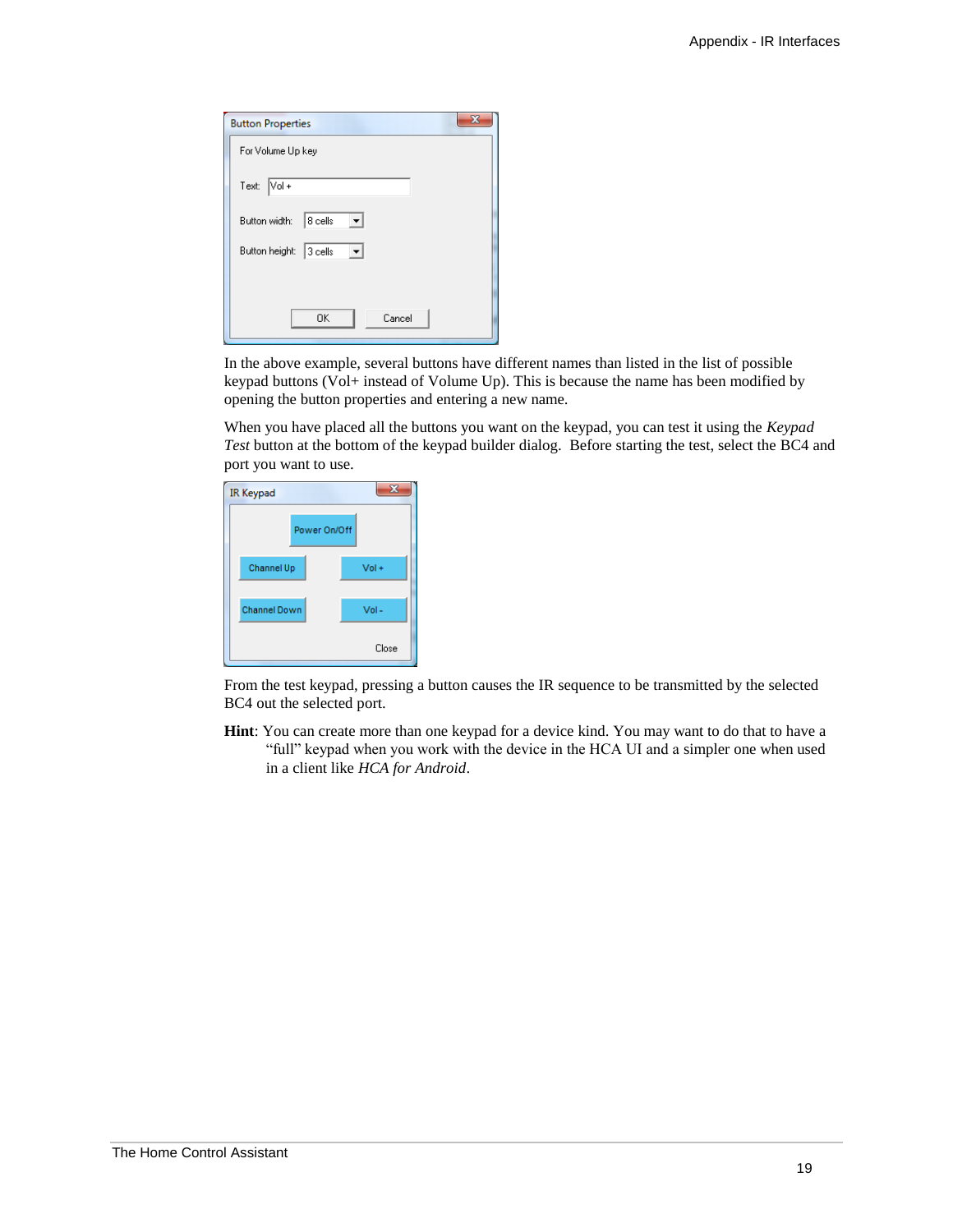### Creating a HCA device for an IR Output Port

Now that you have selected the device kind in the BC4 setup, and have created keypads to use with each device kind, you can finally create the HCA device to represent the IR output port. In step 3 of the New Device Wizard, select as the manufacturer *Bitwise* and type *BC4 IR Output*.

|             | New Device Wizard - Step 3 (Bedroom - Desk TV)                                                                                                                                                   | $\overline{\mathbf{x}}$ |
|-------------|--------------------------------------------------------------------------------------------------------------------------------------------------------------------------------------------------|-------------------------|
|             | What type of device are you creating? If the device is not listed select either a similar<br>device or generic device. You can always change the properties of the device<br>later if necessary. |                         |
|             | Manufacturer                                                                                                                                                                                     |                         |
|             | BitWise<br>$\overline{\phantom{a}}$                                                                                                                                                              |                         |
|             | Kind                                                                                                                                                                                             |                         |
|             | IR.                                                                                                                                                                                              |                         |
|             | Model number and description                                                                                                                                                                     |                         |
|             | BC4 IR Output<br>$\blacktriangledown$                                                                                                                                                            |                         |
|             |                                                                                                                                                                                                  |                         |
| $\leq$ Back | Finish<br>Cancel<br>> Next                                                                                                                                                                       |                         |

On step 4 the specifics of this port are configured.

| New Device Wizard - Step 4 of 5 (Bedroom - Desk TV)                                                                                                                                                                                                          | $\mathbf{x}$ |
|--------------------------------------------------------------------------------------------------------------------------------------------------------------------------------------------------------------------------------------------------------------|--------------|
| What IR Interface, port, and keypad are used for this device?<br>IR Interface:<br>Bedroom IR<br>۰<br>IR Configured type:<br>TV:Sylvania:1394<br>▼<br>IR port used when sending commands:<br>2<br>÷<br>Keypad for IR sequence construction:<br>IR Keypad<br>▼ |              |
| Finish<br>Cancel<br>< <u>B</u> ack<br>> Next                                                                                                                                                                                                                 |              |

You select:

- Which BC4unit and port this device represents. The BC4 is selected by the name you entered when it was identified to HCA in the *IR – Bitwise Controls IR Setup* dialog.
- Which kind of device. This is one of the eight you programmed the BC4 for.
- Which IR keypad to associate with this device. Keypads are selected by the name you used when you created it in the keypad builder.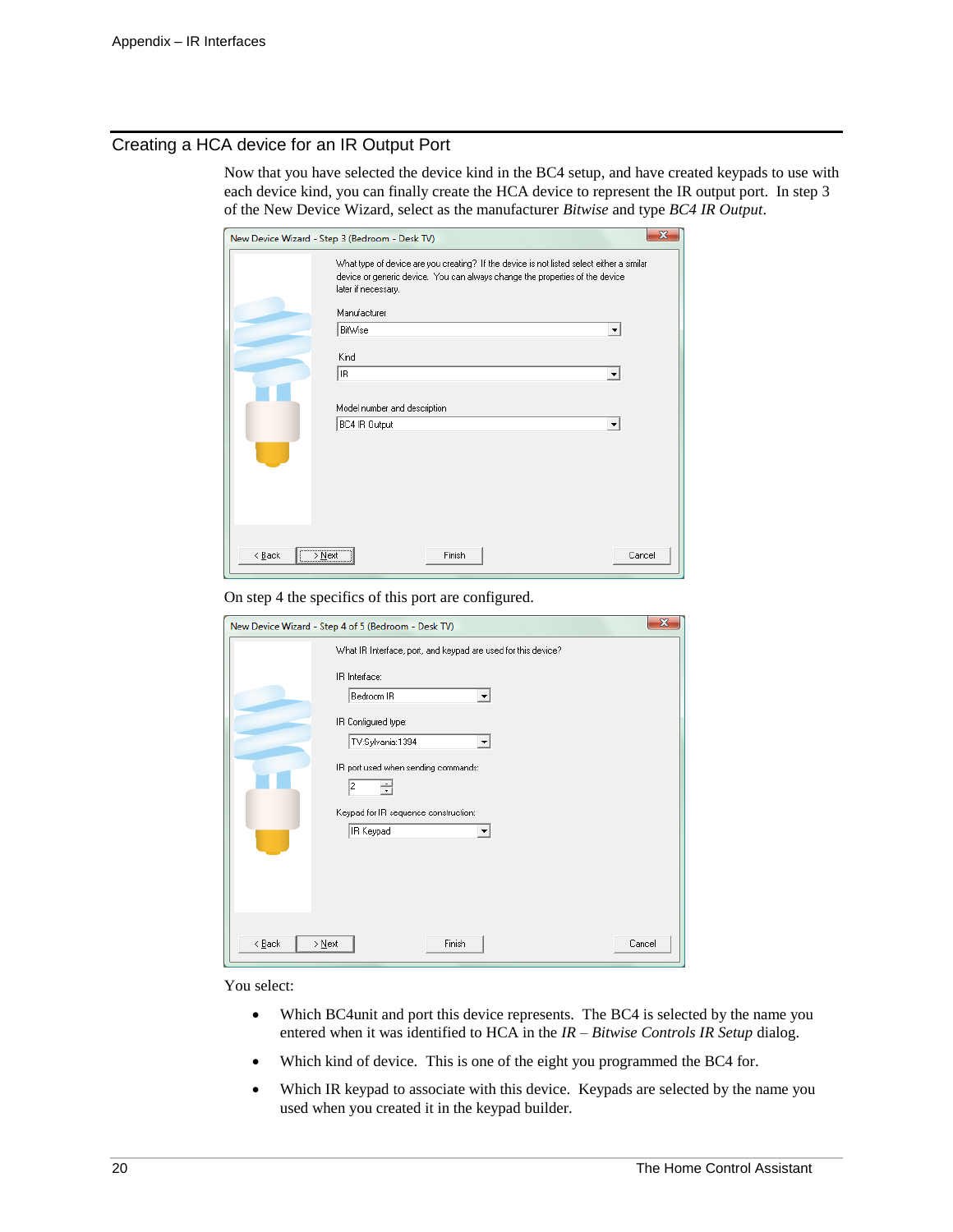The remainder of the New Device Wizard is the same as for all other devices.

- **Hint**: The ports are labeled on the back of the BC4 starting at 1. HCA uses the same numbering.
- **Hint**: Rather than name the device with the BC4 name and port number you may want to name the device with what it controls. For example, you may want to use Desk TV, Home DirecTV tuner, etc.

# IR sequences in programs

Now that all the setup steps are complete you can finally use the IR port in a program. The IR element is used for this:

| <b>IR Properties</b>                                                                                                            | $\vert x \vert$                      |
|---------------------------------------------------------------------------------------------------------------------------------|--------------------------------------|
|                                                                                                                                 | IR Keypad<br> 3 <br> 2 <br>1         |
| This element sends a series of IR commands to a<br>device. The appropriate IR port is selected<br>before any keycodes are sent. | 6<br>$\vert 5 \vert$<br>4            |
| <b>IR Devices</b>                                                                                                               | 9 <br> 7 <br> 8                      |
| Desk - Desk TV<br>▼                                                                                                             | 0                                    |
| <b>IR</b> Sequence                                                                                                              | <b>ENTER</b>                         |
|                                                                                                                                 | UP<br>$VOL +$<br>VOL-<br><b>DOWN</b> |
| Clear All<br>Delete Selected                                                                                                    |                                      |
| milliseconds delay between each cmd<br>싂<br>I٥                                                                                  |                                      |
| <b>OK</b><br>Cancel                                                                                                             | 30 S SKIP AHEAD<br>Send              |

Use the keypad to enter the sequence you want to transmit.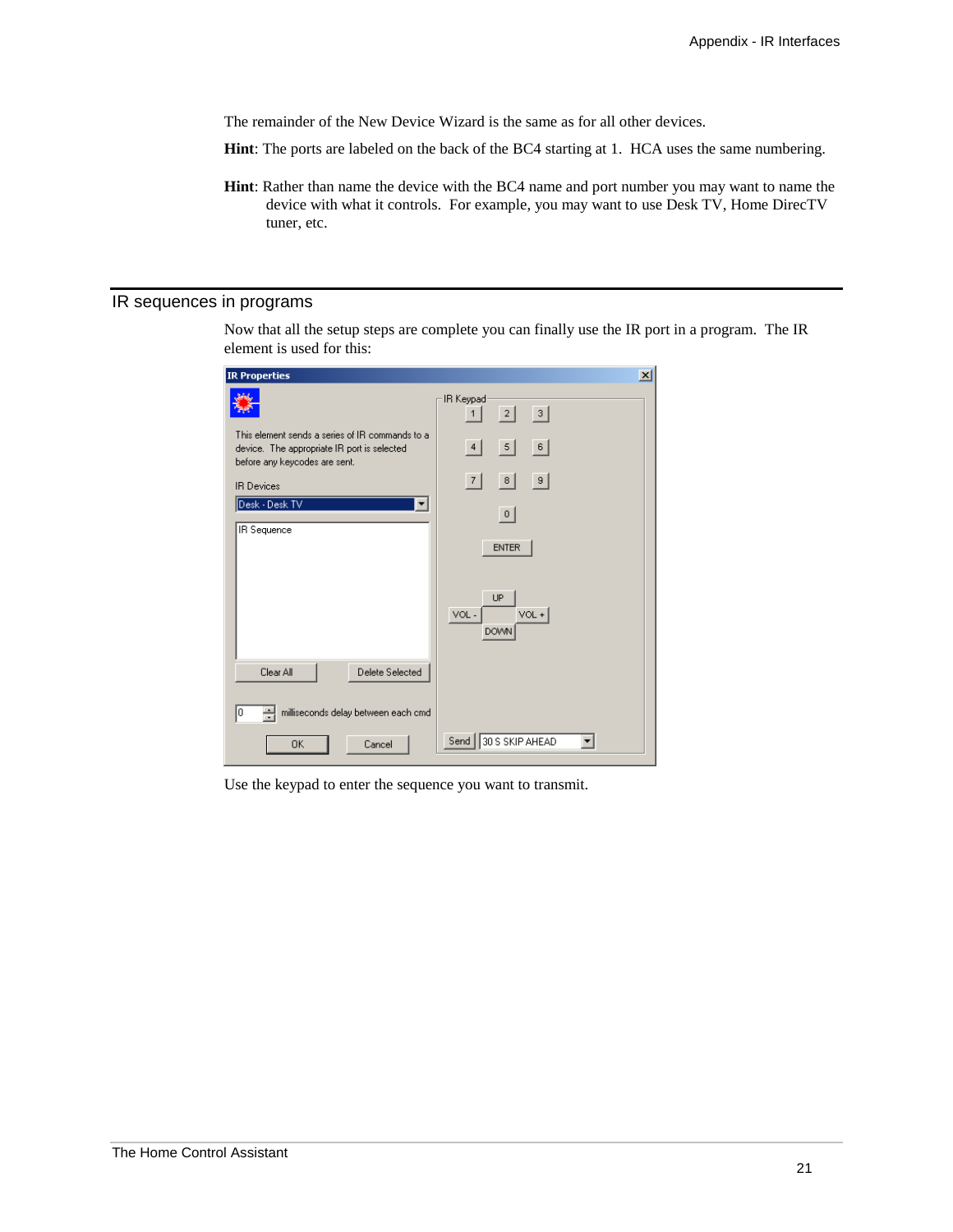| <b>IR Properties</b>                                                                                                            | $\vert x \vert$                                      |
|---------------------------------------------------------------------------------------------------------------------------------|------------------------------------------------------|
|                                                                                                                                 | IR Keypad<br> 3 <br> 2 <br>1                         |
| This element sends a series of IR commands to a<br>device. The appropriate IR port is selected<br>before any keycodes are sent. | 6 <br>5<br>4                                         |
| <b>IR Devices</b>                                                                                                               | -9<br> 7 <br> 8                                      |
| Desk - Desk TV<br>▼                                                                                                             | 0                                                    |
| IR Sequence<br>- POWER<br>!… 2<br>$-5$<br>$-$ ENTER<br>– VOL UP<br>– VOL UP<br>i VOL UP                                         | <b>ENTER</b><br>UP<br>$VOL +$<br>VOL-<br><b>DOWN</b> |
| Clear All<br>Delete Selected                                                                                                    |                                                      |
| milliseconds delay between each cmd<br>10                                                                                       |                                                      |
| Cancel<br>0K                                                                                                                    | [Send]<br>POWER                                      |

If you want to delete some keys in the sequence, select and use the *Delete Selected* Button. New entries are always inserted after the selected item so it is easy to enter missed keys in the middle of a sequence.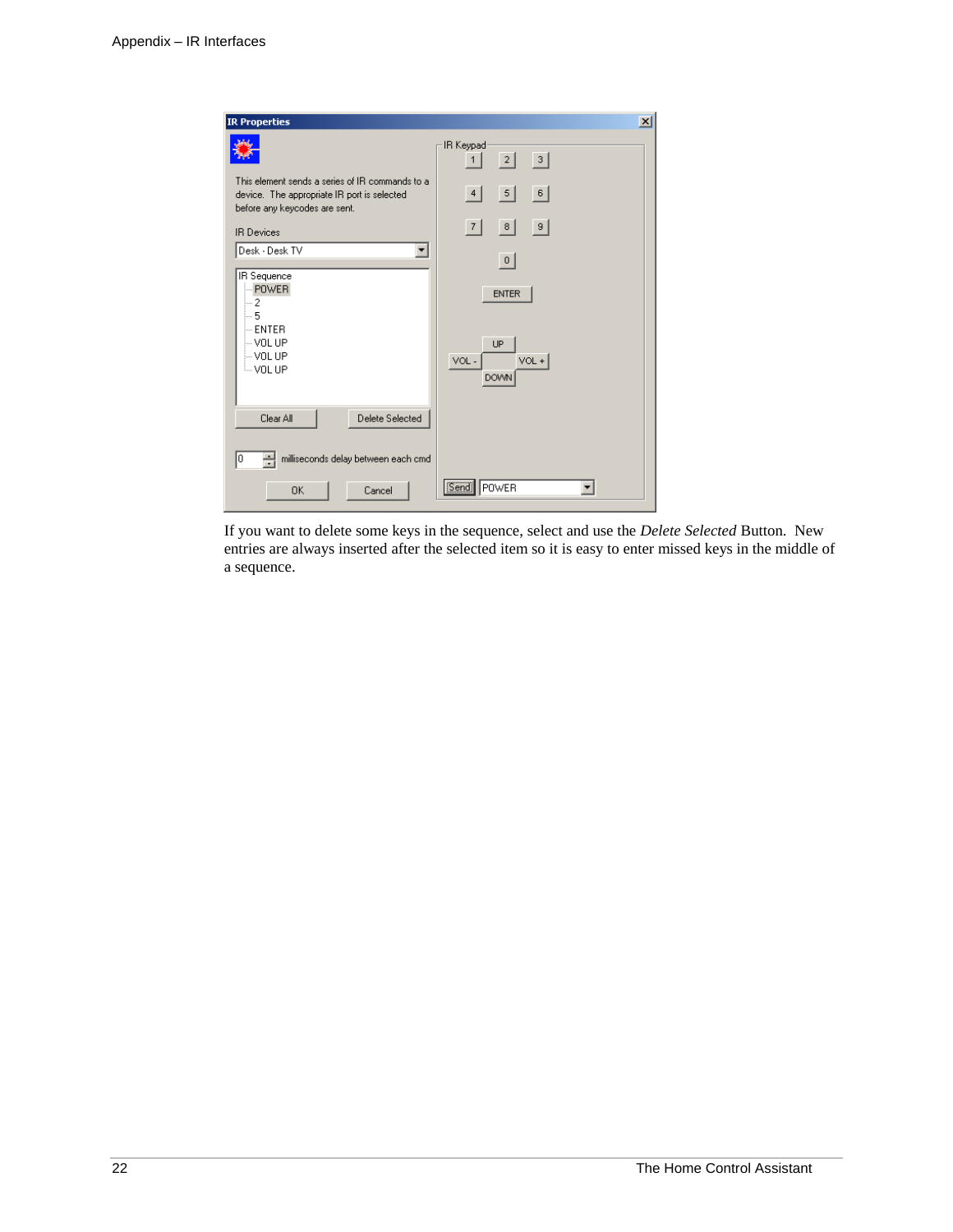#### IR sequences in schedules

Creating a schedule entry that sends an IR sequence is very similar to the IR Visual Programmer element. The schedule entry wizard has a step for IR sequences if you select an IR device. Also the Visual Schedules has properties for IR time bar markers.

| <b>Schedule Entry Properties</b>                                                                                                                                                                   | $\vert x \vert$                                                                                                                                                                                                                     |
|----------------------------------------------------------------------------------------------------------------------------------------------------------------------------------------------------|-------------------------------------------------------------------------------------------------------------------------------------------------------------------------------------------------------------------------------------|
| On Date   On Time   IR Keys   Name   In plain English                                                                                                                                              |                                                                                                                                                                                                                                     |
| Using the keypad enter the sequence of keys to be sent<br><b>IR</b> Sequence<br>$-$ POWER<br>$-5$<br>- 5<br>$-$ ENTER<br>$-$ VOL DOWN<br>$-$ VOL DOWN<br>-VOL DOWN<br>Clear All<br>Delete Selected | IR Keypad-<br> 2 <br>$\vert$ 3<br>1<br>$\overline{\phantom{0}}$<br>6<br>4<br> 7 <br> 9 <br> 8 <br> 0 <br><b>ENTER</b><br><b>UP</b><br>$\overline{\text{NOL}}$ -<br>VOL +<br><b>DOWN</b><br>Send   POWER<br>$\overline{\phantom{a}}$ |
|                                                                                                                                                                                                    |                                                                                                                                                                                                                                     |
|                                                                                                                                                                                                    | <b>OK</b><br>Cancel<br>h                                                                                                                                                                                                            |

Enter the sequence you want to transmit in the same manner as the Visual Programmer. The final tab (or wizard step) of the schedule entry shows in text the sequence to be transmitted.

| <b>Schedule Entry Properties</b>                                                               | $\vert x \vert$ |
|------------------------------------------------------------------------------------------------|-----------------|
| On Date   On Time   IR Keys   Name   In plain English                                          |                 |
| You have created this schedule entry:                                                          |                 |
| Device "Desk - Desk TV" every day at 10:44 AM send keys "POWER 25 ENTER VOL DOWN VOL<br>DOWN". |                 |
|                                                                                                |                 |
|                                                                                                |                 |
|                                                                                                |                 |
|                                                                                                |                 |
|                                                                                                |                 |
|                                                                                                |                 |
|                                                                                                |                 |
|                                                                                                |                 |
|                                                                                                |                 |
| Cancel<br>0K                                                                                   |                 |